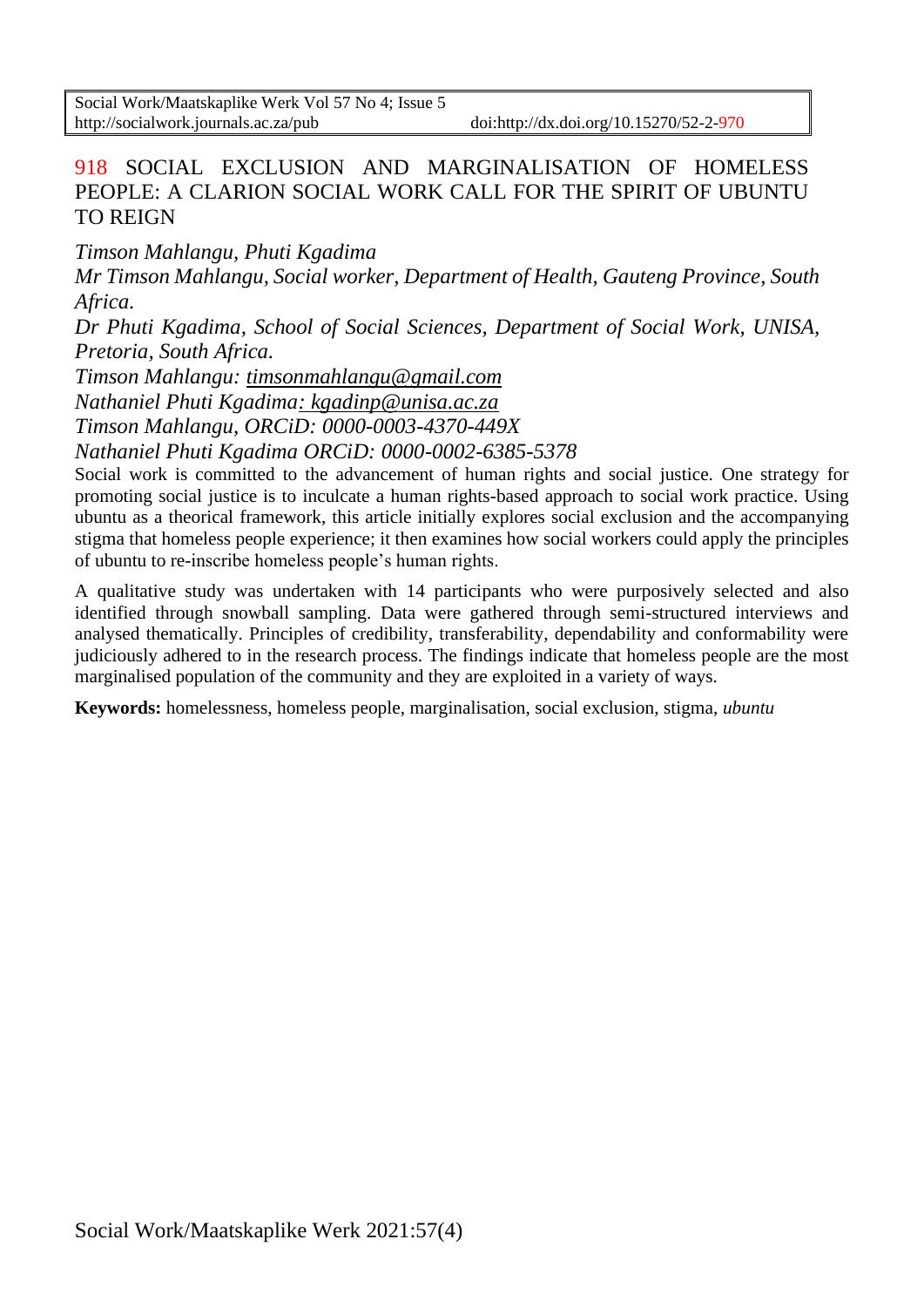# **SOCIAL EXCLUSION AND MARGINALISATION OF HOMELESS PEOPLE: A CLARION SOCIAL WORK CALL FOR THE SPIRIT OF UBUNTU TO REIGN**

### **Timson Mahlangu, Phuti Kgadima**

*Mr Timson Mahlangu, Social worker, Department of Health, Gauteng Province, South Africa.*

*Dr Phuti Kgadima, School of Social Sciences, Department of Social Work, UNISA, Pretoria, South Africa.*

### **INTRODUCTION**

Homelessness is a complex phenomenon (Singh, Koiri & Shukla, 2018; Watson & Cuervo, 2017) with no singular definition, largely because of the diversity of contexts that homeless people face (Eissmann & Takeuchi, 2020). However, both academics and policymakers concur on three broad categories of homelessness, namely primary, secondary and tertiary homelessness. Primary homelessness denotes those living on the street pavements, derelict buildings or doorways, in parks, under bridges and bushes, dumping sites, taxi ranks, bus or train stations in metropolitan cities or rural towns without any form of conventional accommodation (De Beer & Vally, 2017). Individuals who experience secondary homelessness are usually accommodated temporarily in specialised homelessness facilities and have to move from one form of accommodation to another. Such people may be children or women in shelters and orphanage homes (Ntakirutimana, 2015). The last category of homelessness is experienced by those individuals residing in accommodation under minimum community standards, including caravan parks and boarding houses short- and long-term (Ntakirutimana, 2015). This article examines the first category of homeless people, with particular focus on those living on the streets of the City of Tshwane, South Africa.

The article set out to interrogate the social exclusion and accompanying stigma that homeless people experience and how social workers could apply the principles of ubuntu to re-inscribe and restore homeless people's human rights. The condition of homelessness goes beyond just the lack of a home, but it also manifests the outermost states of marginalisation and denial of basic rights (Ghosh, 2020). Homeless people are often subjected to humiliation, indignity and insecurity (Sing, Koiri & Shukla, 2018). They are stigmatised and perceived as different and undesirable (Watson & Cuervo, 2017). Furthermore, this stigma excludes homeless people from societal institutions and services that could assist them with services such as accommodation. Leijten and de Bel (2020) argue that, although not topping the list of social rights, the right to housing is increasingly recognised in many international documents and national constitutions. Notably, Article 25(1) of the Universal Declaration on Human Rights (UDHR) states: "Everyone has the right to a standard of living adequate for the health and wellbeing of himself and of his family, including […] housing […]" (Leijten & de Bel, 2020:95; United Nations, 2015). Similarly, the right to housing is enshrined in section 26 (1) of the Constitution of the Republic of South Africa (RSA, 1996) which guarantees "the right to have access to adequate housing".

## **THEORETICAL FRAMEWORK**

Social exclusion and the accompanying stigma that homeless people experience is best explored through the lens of ubuntu. Social workers could apply ubuntu to re-inscribe and restore homeless people's human rights and dignity. The notion of ubuntu is a multifaceted concept because it cannot be assigned to a specific social context but tends to apply in diverse forms which depend on the context (McCluskey  $\&$ Lephalala, 2010). Quan-Baffour and Romm (2015:460) compare defining 'ubuntu' to trying to give a definition of 'time'. Everybody seems to know what 'time' is until they are asked to define it or detail its essential characteristics without which 'time' could not be 'time'.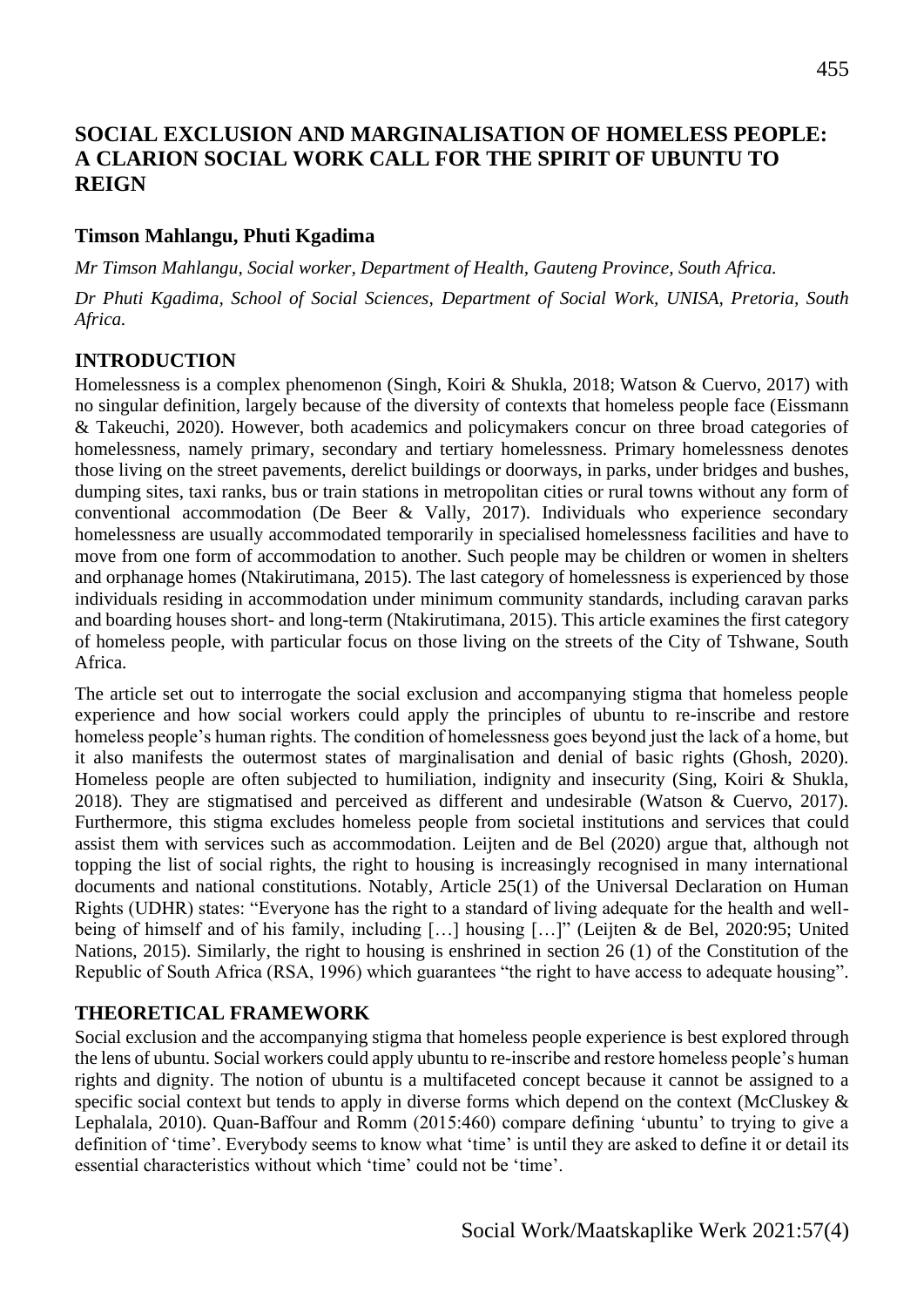It is not the intention of this article to discuss all the diverse interpretations of ubuntu, but to indicate that as a noun ubuntu is widely used in different societies across Africa. For instance, in Angola, it is known as *gimuntu*, Botswana (*botho*), Burkina Faso (*maaya*), Burundi (*ubuntu*), Cameroon (*bato*), Congo (*bantu*), Democratic Republic of Congo (*bomoto/bantu*), Cote d'Ivoire (*maaya*), Equatorial Guinea (*maaya*), Guinea (*maaya*), Gambia (*maaya*), Ghana (*biako ye*), Kenya (*utu/munto/mondo*), Liberia (*maaya*), Malawi (*umunthu*), Mali (*maaya/hadama de ya*), Mozambique (*vumuntu*), Namibia (*omundu*), Nigeria (*mutunchi/iwa/agwa)*, Rwanda (*bantu*), Sierra Leonne (*maaya*), South Africa *(ubuntu/botho*), Tanzania (*utu/obuntu/bumuntu*), Uganda (*obuntu*), Zambia (*umunthu*/*ubuntu*) and Zimbabwe (*hunhu/unhu/botho/ubuntu*) (Gade, 2012:486; Mugumbate & Chereni, 2019:28). In this article the South African understanding of the concept is consistently applied. In the Zulu language of South Africa, the word *ubuntu* symbolises being human or humaneness (Mugumbate & Chereni, 2019:28). Moreover, Mugumbate and Nyanguru (2013: 82) conceptualise ubuntu as "a form of humanism which can be expressed in the phrases 'I am because of who we all are.' It is aptly summarised in the Nguni proverb (Gade, 2012:487) *'umuntu ngumuntu ngabantu',* which translates into 'a person is a person through other people'" (Gade, 2012, 318; Van Breda, 2019:339). Therefore, the notion of ubuntu promotes the spirit of "caring and community, harmony and hospitality, respect and responsiveness that individuals and groups exhibit for one another" (Ngunjiri, 2016:225).

The social work profession has been recognised for its importance in promoting access to human rights (Šadić, McPherson, Villarreal-Otálora & Bašić, 2020) and social justice (Sewpaul 2016). Therefore, the social work profession should, as a matter of principle, engage with the notion of ubuntu (Mugumabate & Chereni, 2019). Ubuntu is consistent with the values and ideals of social work, notably "human solidarity, empathy, and human dignity" (Van Breda, 2019:441). Secondly, ubuntu is associated with the core social work values of social justice (Schreiber & Tomm-Bonde, 2015; Van Breda, 2019). In essence, it is the mission of social work to promote social justice (Mugumbate & Chereni, 2019). Social justice refers to:

*an ideal condition in which all members of a society have the same basic rights, protection, opportunities, obligations, and social benefits … [it] is also about ensuring that resources are equitably distributed* (Patel, 2015:147).

According to Van Breda (2019), theory in social work serves two main purposes: making sense of the world (explanatory theory) and guiding social work practice (practice theory). Admittedly, little work has gone into developing the conceptual foundation of ubuntu in such a way that it begins to constitute a 'theory' for social work practice (Van Breda, 2019). However, it is not the goal of this article to establish definitive or 'correct' social work theory or practice. Rather, the goal is to contribute towards the "creation of a more just world" (Shimei, Krumer-Nevo, Saar-Heiman, Russo-Carmel, Mirmovitch & Zaitoun-Aricha, 2016). As an ontological orientation, the notion of ubuntu calls for the elimination of division and othering and to champion unity across diversity, including social distancing (Van Breda, 2019).

## **METHODOLOGY**

This article utilises a qualitative approach that allowed for the identification and elaboration of the breadth and depth of the participants' subjective experiences (Funk & Kobayashi, 2014). An exploratory design was employed to investigate homelessness, while the descriptive design was appropriate to provide an accurate account of homeless people's lived experiences (Grove, Burns & Gray, 2013).

The goals of this study are two-fold namely, (i) to explore social exclusion and the accompanying stigma that homeless people experience, and (ii) to examine how social workers could apply the principles of ubuntu to re-inscribe homeless people's human rights.

To achieve the goal of the study, the following research objectives were formulated:

• To explore and describe homeless people's challenging experience of living on the street;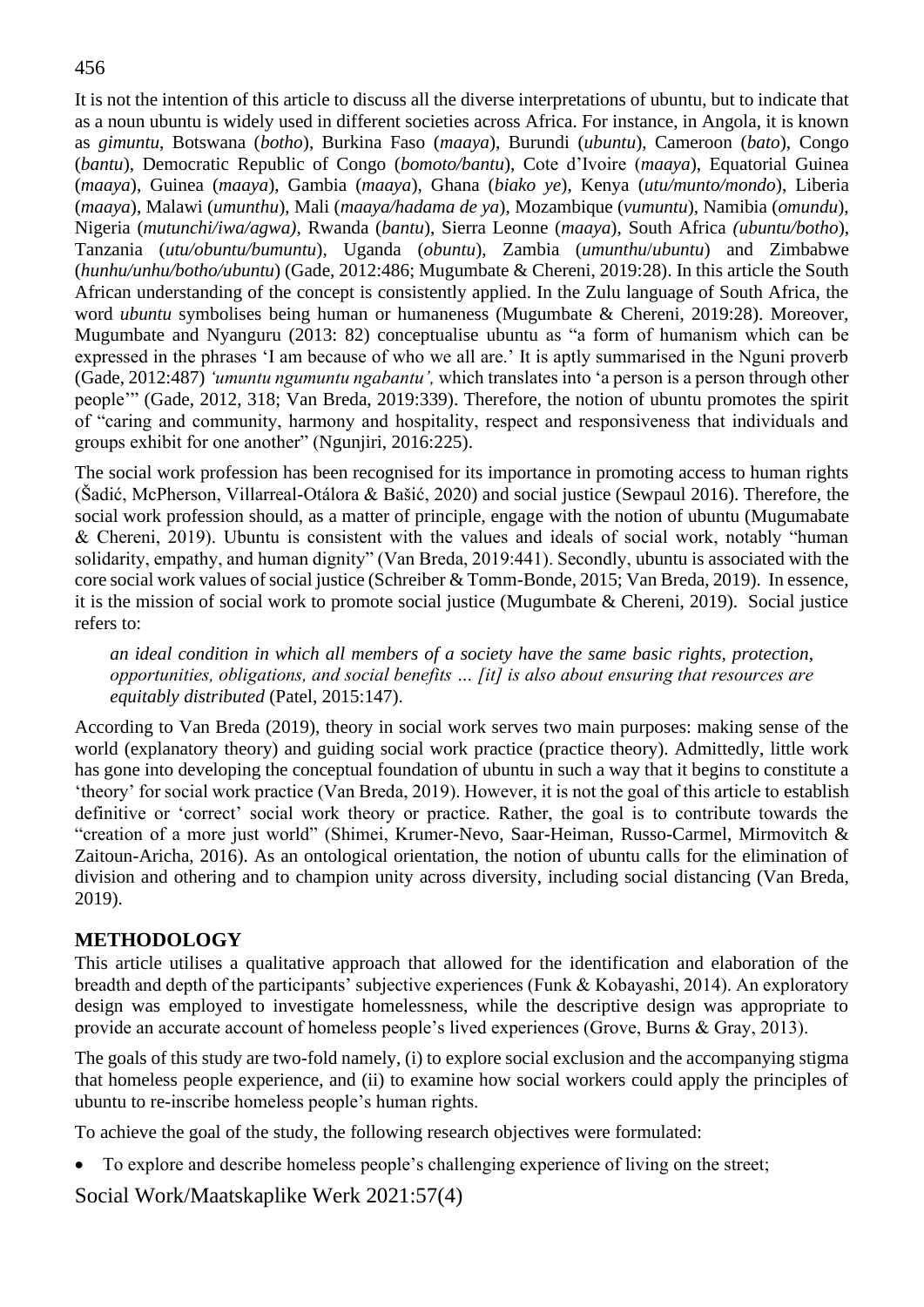• To provide recommendations for social workers to apply the ontological orientation of ubuntu to reinscribe and restore homeless people's human rights and dignity.

Customarily, a qualitative inquiry calls for the formulation of research questions from the outset rather than relying on hypotheses (Creswell, 2016). Therefore, the article responds to the following two interdependent central questions:

- How do homeless people experience social exclusion and the accompanying stigma?
- How could social workers apply the ontological orientation of ubuntu to re-inscribe and restore homeless people's human rights and dignity?

Homeless people had to meet the following criteria for inclusion in the study:

- They should belong to the primary category of homelessness in that they should be living on the street pavements, derelict buildings or doorways, in parks, under bridges and bushes, dumping sites, taxi ranks, bus or train stations in metropolitan cities or rural towns without any form of conventional accommodation;
- They should be 18 years or older during the study;
- They should have been homeless for two years or longer;
- They should have been residing in the City of Tshwane in the Gauteng Province, South Africa; and
- They should be able to speak Setswana or English.

The choice of the City of Tshwane as a site and context was informed by the observation that most homeless people are concentrated in metropolitan areas (Renkin, 2015:). Du Toit (2010) contends that in South Africa the concentration of homeless people is evident on the streets of metropolitan cities more than in rural towns. Many homeless people migrated from rural to metropolitan cities to escape poverty, ironically. Some authors caution that with the upsurge of urbanisation, migration and unemployment, a larger number of underprivileged individuals are highly at risk of becoming homeless (Schenck, Roman, Erasmus, Blaauw & Ryan, 2017).

Face-to-face semi structured interviews were used to generate data and data saturation was reached after 14 homeless people were interviewed. The interviews were conducted in Setswana and English for 30- 45 minutes. The Setswana interviews were translated by the author 1 and verified by author 2. The desired outcome of the translations was to clarify the meaning and not necessarily for literal equivalence. The authors relied on their knowledge and understanding of the participants' indigenous languages to provide a comparable translation and interpretation.

In order to draw a sample from the population, purposive and snowball sampling techniques were employed. The data were analysed thematically using Tesch's approach as outlined in Creswell (2014). Credibility of the findings was ensured through triangulation by consulting with various knowledgeable sources on homelessness. Confirmability was achieved through documenting ideas during data collection and analysis in the form of a journal. To ensure dependability, the findings were validated though the use of an independent coder in the data analysis. In this study the element of transferability was enhanced by providing thick descriptions of the findings with appropriate quotations.

Ethical clearance was provided by the University of South Africa (UNISA), Social Work Departmental Research and Ethics Committee (Reference number: 2019-SWREC 49495259). The following ethical considerations were observed: obtaining written informed consent, assuring confidentiality, protecting participants from harm, and management of the research data. With the ethical principle of informed consent, participants were furnished with information regarding the purpose of the study process, and the risks and benefits associated with participating in the study. The concept of confidentiality is linked to anonymity as confidentiality is operationalised when anonymity is maintained when reporting the data. The ethical principle of confidentially was adhered to by not revealing the participants' identities, but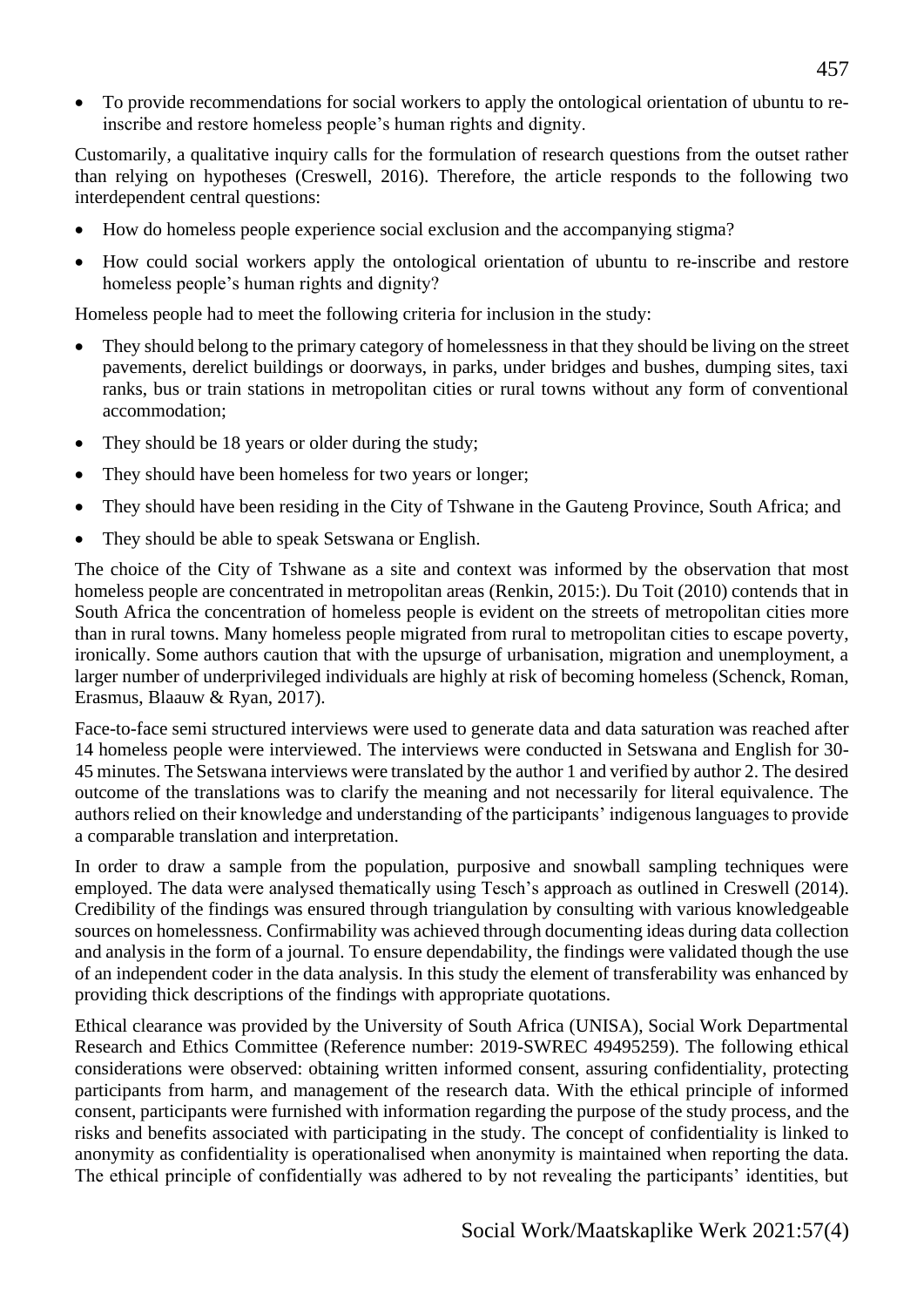instead reporting the data anonymously by using pseudonyms. After completing each of the interviews in the study, the participants were informed that a debriefing service was available if the interview triggered any negative emotions. However, no participants expressed a need for the debriefing service.

#### **PRESENTATION AND DISCUSSION OF FINDINGS**

Table 1 provides the biographical data of the participants.

### **TABLE 1**

| <b>Participants</b> | Gender         | Race         | Age | <b>Education</b>        | Occupation                 | <b>Duration as</b> |
|---------------------|----------------|--------------|-----|-------------------------|----------------------------|--------------------|
|                     |                |              |     |                         |                            | homeless           |
| A                   | M              | <b>Black</b> | 50  | <b>BA</b> Degree        | Unemployed                 | 3 years            |
| B                   | M              | Coloured     | 32  | <b>BA</b> Degree        | Unemployed                 | 2 years            |
| $\overline{C}$      | M              | <b>Black</b> | 30  | Diploma                 | Employed (Stock<br>taking) | 2 years            |
| D                   | M              | <b>Black</b> | 63  | Never went to<br>school | Unemployed                 | 3 years            |
| E                   | M              | <b>Black</b> | 34  | Certificate             | Unemployed                 | 5 years            |
| $\mathbf F$         | M              | Coloured     | 27  | <b>BA</b> Degree        | Unemployed                 | 2 years            |
| G                   | $\mathbf F$    | <b>Black</b> | 30  | Grade 11                | Unemployed                 | 5 years            |
| H                   | $\overline{F}$ | <b>Black</b> | 46  | Grade 8                 | Unemployed                 | 19 years           |
| I                   | M              | <b>Black</b> | 42  | Grade 12                | Unemployed                 | 26 years           |
|                     | M              | Coloured     | 21  | Grade 11                | Unemployed                 | 2 years            |
| K                   | M              | <b>Black</b> | 31  | Grade 11                | Unemployed                 | 6 years            |
| L                   | M              | White        | 33  | Grade 9                 | Unemployed                 | 9 years            |
| $\mathbf{M}$        | M              | White        | 42  | Grade 7                 | Unemployed                 | 21 years           |
| ${\bf N}$           | M              | <b>Black</b> | 35  | Grade 11                | Unemployed                 | 5 years            |

#### **BIOGRAPHICAL PROFILE OF THE PARTICIPANTS**

The biographical profile reveals few notable features. First, the majority of the participants were males. This gender disparity is somewhat expected, because there are fewer females on the streets, which may be a consequence of the difficult street living conditions (Kok, Cross & Roux, 2010). Prinsloo and Van der Bergh (2017) suggest that some homelessness interventions, such as shelters and drop-in centres, target female homeless people, which may explain the fewer female than male homeless people in this sample.

Second, the majority of the participants were Black Africans. Although it is argued that homelessness does not distinguish along the lines of race, gender and age (Commonwealth of Australia, 2008), in South Africa black African groups are more prone to homelessness than others. In post-apartheid South Africa, street homelessness needs to be comprehended relative to the history, politics and socio-economic contexts of the country (Sanchez, 2010). The forced removals of communities under the apartheid regime exerted an indelible historical impact on black individuals becoming homeless in South Africa (Mangayi, 2014). Since the service industry is the primary driver of the South African economy, many individuals are attracted to the metropolitan cities in the hope of securing employment or improving their standard of living, and the least successful of those individuals ultimately end up as homeless (Morrow, 2010).

Contrary to the general assumption that homeless people are illiterate, or that they have only reached the primary level of education (Ghosh, 2020), a significant number of the participants had obtained postmatric qualifications, with three having obtained each a Bachelor's degree.

Participants were invited to share their challenging experiences of being homeless. From their responses, four themes emerged from the data analysis and are presented in Table 2 below.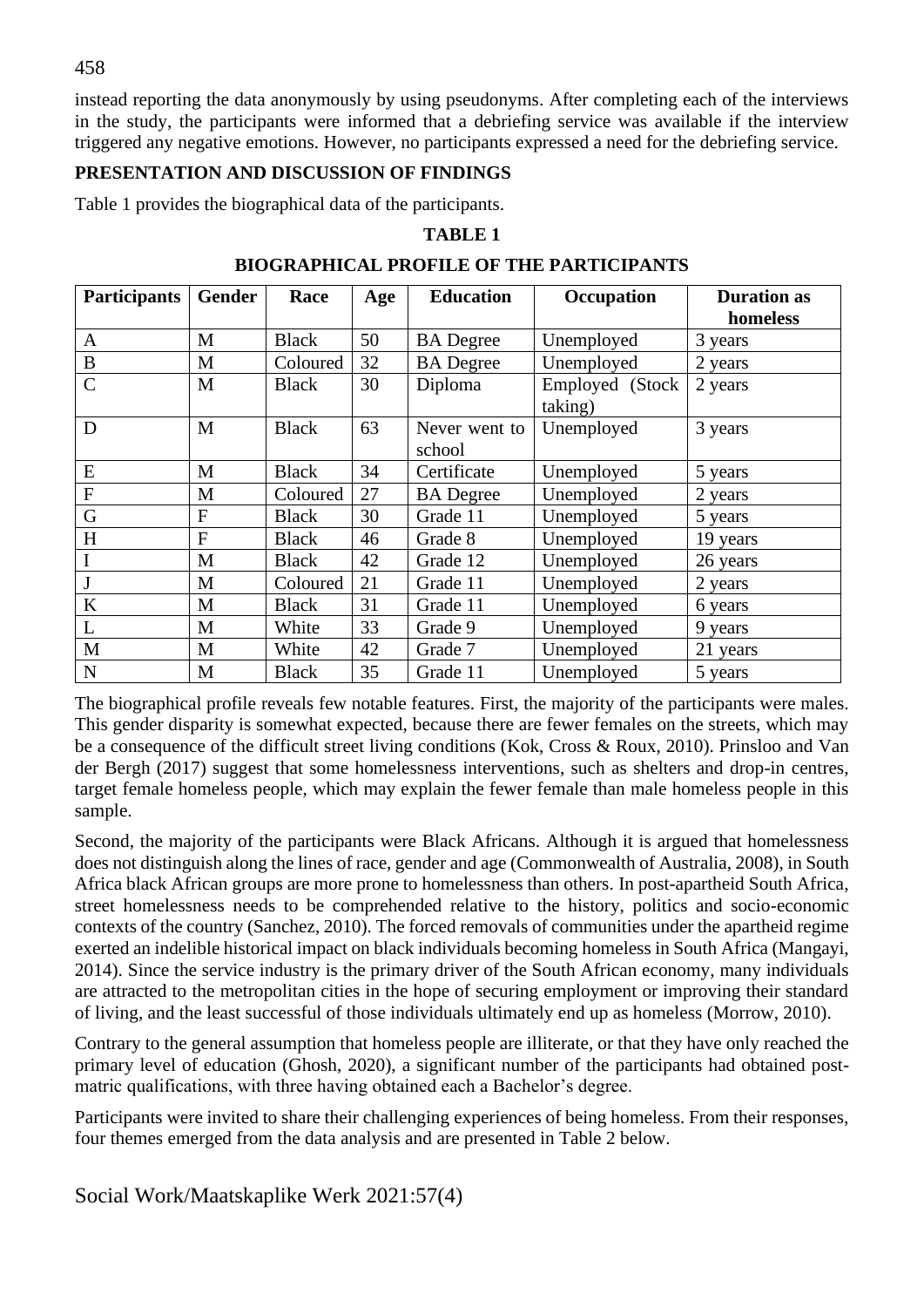### **TABLE 2 THEMES**

| Theme 1 | Exploitation, marginalisation and social exclusion of homeless people                    |
|---------|------------------------------------------------------------------------------------------|
| Theme 2 | The experience of stigma and discrimination by homeless people                           |
| Theme 3 | Indifferent service from public and private service providers towards homeless<br>people |
| Theme 4 | Lack of basic facilities                                                                 |

### **Theme 1: Exploitation, marginalisation and social exclusion of homeless people**

Several scholars describe homelessness as a form of social exclusion (De Beer & Vally, 2017; Mangayi, 2014; Manthorpe, Cornes, O'Hallorans & Joly, 2015). Social exclusion is a continual process, denying certain individuals, groups or community members access to resources needed for participation in the social, economic and political activities of society (Pierson, 2010).

Homeless people are exploited in a variety of ways. Often homeless people are subjected to homelessness intervention as passive service recipients (Parsell, Tomaszewski & Phillip, 2014). One of the participants described how homeless people are exploited by different stakeholders who had pledged to offer them support and services:

*Homeless people get exploited by the very same people that claim to be caring for them. When I say the very same people, I mean number one, the government institutions, government stakeholders which is now NGOs* [non-governmental organisations], *NPOs* [non-profit organisations]*, CBOs* [community-based organisations] *and including churches* [FBOs, faithbased organisations]. *How they are exploiting people - like people will come to a public park and they will find a whole lot of homeless people there and make them sign papers and take pictures and make videos. The following day when I open their website I find all the things that are written on the website about the homeless people, that is the same way they ask for sponsorship and donations from other people but at the end when they get all those things, none of the homeless people gets a dime of any of those things that they have received. Firstly, if it is material things, they sell it, and if it is cash, it goes into their banking accounts and they even forget that they got sponsors because of the pictures and videos - that is what I mean about exploitation. In plain English, it is slavery. They use homeless people but at the end they do not share with us the resources and that is the problem. I do not want them to give everything to homeless people but just share.* (Participant M)

Allegations levelled against NPOs are also related to unfair treatment of homeless people, withholding of donations, such as clothing and blankets destined for the homeless people, and preferential treatment for foreign nationals. One of the participants expressed his experiences with the service providers for homeless people as follows:

*I like to be treated as a human being... everyone wants to be treated like a human being, not like animals. You see the organisations get sponsors through us, they get a budget and everything, but they give us* [homeless people] *on the street dry bread and those things are ours and not theirs. Every time before we eat at organisations, we have to register our names so that they can get sponsors and when they get sponsors, we do not benefit… they are only using us, all the organisations… they get sponsors in the name of the homeless people, but we do not benefit. If you go to them and ask for a shirt, a trouser* [sic] *or whatsoever, they will tell you there is nothing but if you go to their store rooms, you will see the clothes.* (Participant I)

One of the participants was sceptical about the attitude of the media towards the plight of the homeless people, as explained in the extract below: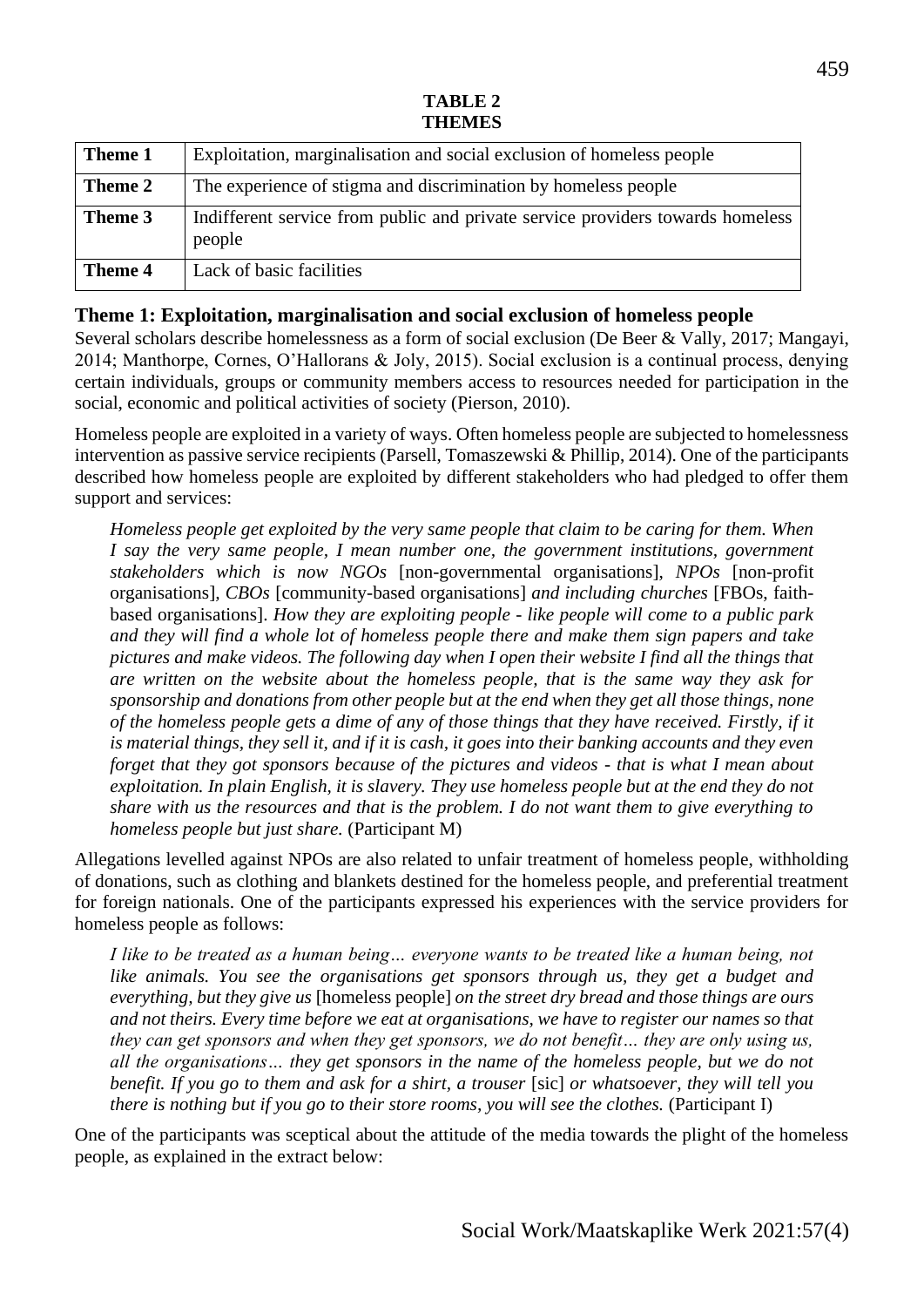*In terms of our media when they want to know things, you know we are sitting with a media that only publish what is sellable. The only reason why we see ourselves in media today is because of our* [homeless] *people who died, if nobody had died, we would not have been in the media. Yes, they came when we started fighting with the system and that is when they showed up because that is the kind of action that they want – negative action, but with positive action they are not interested.* (Participant B)

The participant's explanation is consistent with the observation that established interventions assist homeless people who encounter several challenges, such as allegations of mismanaging resources meant for homeless people (Shava, 2019). However, citing the study by Sanchez (2010), Schenck *et al.* (2017) contend that NGOs and FBOs generally have a good understanding of the complexity of being homeless and their services are widely regarded as valuable.

Homelessness is often associated with vagrancy and punitive sanctions are directly targeted at these socalled vagrants (Rusenko, 2018) and they are criminalised (Pospěch, 2020). However, it is not the act or condition of being homeless itself that is criminalised or the activities which are associated with homelessness such as begging (Young & Petty, 2019). In an attempt to make public spaces inaccessible to homeless people, law enforcement officers often charge homeless people with a range of offences relating to public order or public nuisance (Young & Petty, 2019). Consequently, homeless people are also subjected to harassment by law enforcement officers, as evident in the extract below:

*Police officers will find you* [the homeless person] *sleeping and abuse their authority; they find you sleeping and pour a bucket of cold water on you. It is winter now; can you see people who are supposed to protect you… now you are a suspect just because you are sleeping there. I do not know whether their perception is that one of rejection or that one of generalising that we are all nyaope users? If they* [police officers] *find you sleeping, they just harass you and abuse their authority. Your rights are stripped away and where will you report if a police officer does that? If you report a police officer to a police officer, you know the case will not go anywhere. We just suffer in silence. We just survive, I have lost everything, I have lost my laptop, it is survival of the fittest out here and this thing of killing is just a final straw, but you lose everything.* (Participant A)

This finding demonstrates that homeless people are at risk of harassment by law enforcement officials, who are supposed to protect them on the street. Similarly, Bullock, Truong and Chun (2017) report that police harassment of homeless people is common. This official criminalisation of homelessness is concerning as it raises serious questions about respect for human rights and dignity. It seems there is an effort to "eradicate or annihilate" homeless people by law enforcement officers; hence some authors (Johnsen, Watts & Fitzpatrick, 2021:356) conceptualise such interventions as "genocidal" which in the authors' view is "brutal, cruel and inhumane". For instance, some of the cities have installed studs, often referred as 'homeless spikes' to prevent rough sleepers from bedding down.

### **Theme 2: The experience of stigma and discrimination by homeless people**

Stigma is the result of a person's individual attributes being perceived as different and undesirable (Watson & Cuervo, 2017). Similarly, homeless people are stigmatised as deviant and not quite human. They are often considered as 'outsiders' and treated as strangers. Van Breda (2019) views such a dehumanisation of other people as 'othering'. Othering divides the world into in-groups and out-groups as a way of building the self in relation to inferior others. Van Breda (2012:181) explains: "We insiders are viewed as good and virtuous, while those outsiders are bad and evil … They are less than us… less than human, and less than worthy." The notion of ubuntu embraces connection and compassion over selfishness; it recognises the full humanity of every person, not only those who are like us or part of our in-group (Van Breda, 2019).

Social Work/Maatskaplike Werk 2021:57(4) Although some participants are actively involved in addressing their situation of homelessness, they often encounter structural and social barriers (Thompson, Ryan, Montgomery, Lippman, Bender, & Fergus,

#### 460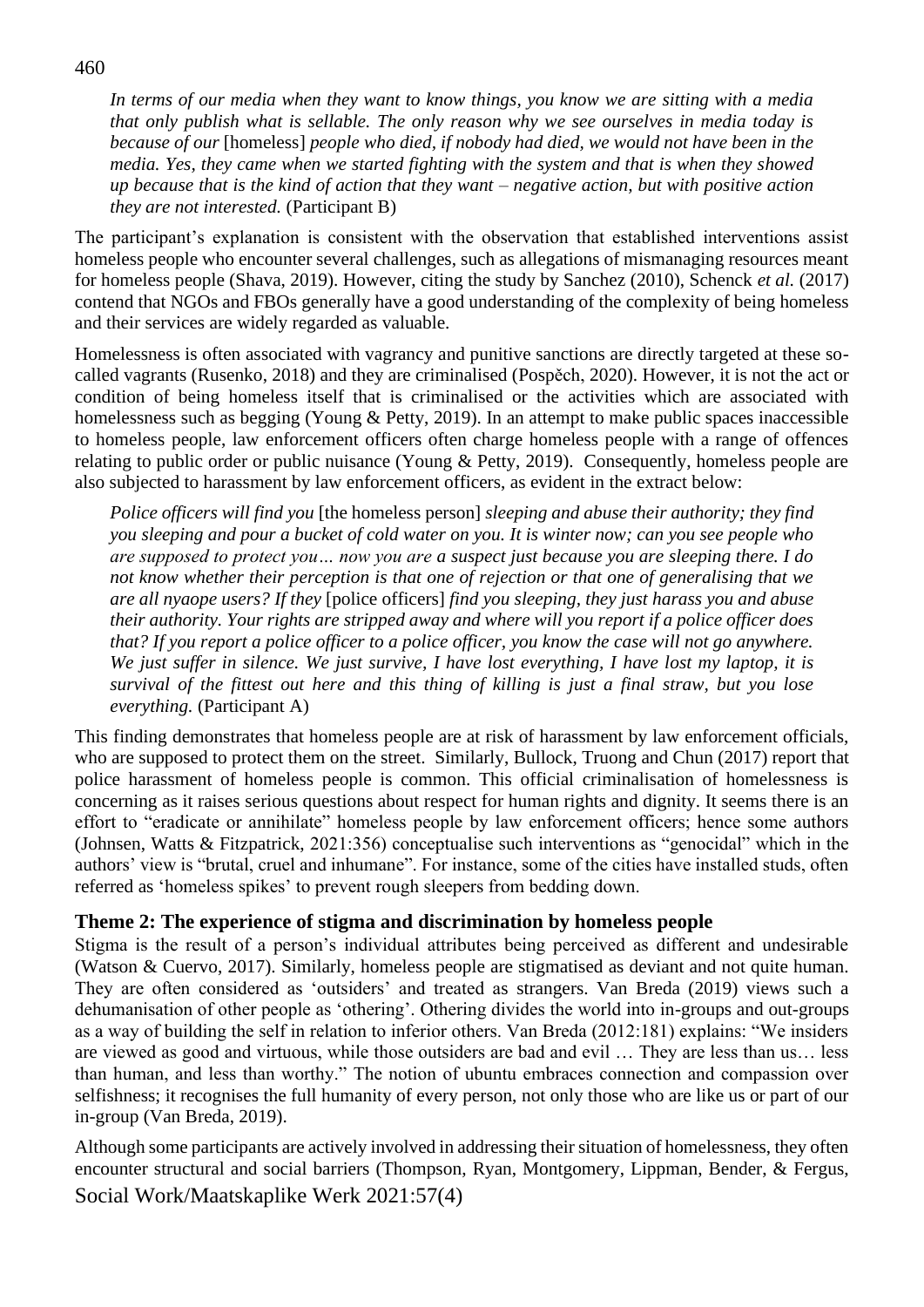2016) such as discrimination and stigmatisation. Some of the barriers to the effective involvement of the homeless people in addressing homelessness are emphasised in the extracts below:

*You try to knock on doors, like I say we have an organisation that is trying to address the grievances of homeless people but that perception* [generalising, labelling and stigmatising homeless people]*… This negotiation for a shelter has been taking long. Mind you, the municipality is part of government but that negative perception about homeless people... It has been long that they have been negotiating for a shelter, a basic thing* [with emphasis]. And now *I* suspect why they are positive now, it is because of the deaths [of murdered homeless people by a serial killer]*, they feel the pressure because of the deaths.* (Participant A)

A home provides a sense of security and comfort. However, living on the streets severely compromises the safety of homeless people (Heerde & Pallotta-Chiarolli, 2020). They are often exposed to physical risks such as murder, as one of the participants explained in the extract below:

*Lack of shelter perpetuates the outcomes such as deaths. Today* [20 June 2019] *it was announced that a fifth body of a homeless person was found. We do not know when it will stop. Should they have addressed this thing taking it into consideration right at the beginning to put those people in a secure place, we would be talking something different. So that is the challenge we have and the perception itself makes it… it affects you negatively as you attempt to address the grievances and concerns of us as homeless people.* (Participant A)

Negative perceptions of the homeless people may also hamper service delivery. For instance, the negative perceptions by public service officials concerning the homeless people as criminals and a lack of respect for the homeless people may create challenges in providing services (Phillips & Kuyini, 2018; Prinsloo & Van der Bergh, 2017). One of the participants illustrated how homeless people are treated as inferior human beings because they are often stereotyped by society:

*First is the perception of society, government, and all stakeholders because we are at the lowest rank of humanity. Everyone rejects you like. You are cast out; you are actually cast out of the gate of humanity. Those who are working when they walk to work in the morning and see you lying there, they see a dog. When people see you, they generalise because there are others*  [homeless people] *who are on the streets for other purposes doing crime and smoking nyaope*  [drug]*. They generalise all of you and only to find out we are not the same. So those are the challenges, the perception of society, the perception of government and all stakeholders of society… the employers. When the society think of homeless people, they think of a person with leprosy, and it has nothing to do with that.* (Participant A)

One of the common aspects of individuals experiencing homelessness explored by several scholars (Donley & Jackson, 2014; Meanwell, 2012; Rayburn & Guittar, 2013; Toolis & Hammack, 2015) is that of stigma and discredited identities. Stigmatisation occurs when an individual identity does not conform to social expectations when certain individuals, such as the homeless people, cannot fit the standards set by society (Belcher & Deforge, 2012; Hudson, 2016). On the grounds of these negative attitudes, homeless people are devalued and as such are, in a sense, already guilty of whatever label society chooses to attach (Belcher & Deforge, 2012).

A presentable person commands respect and may be allowed entry into different establishments. Homeless people often find it difficult to access the necessary services they need (Moya, Chavez-Baray, Martinez, Mattera & Adcox, 2018; Watson & Cuervo, 2017). Conversely, a homeless person with dirty and torn clothes may be denied access even to public institutions, as illustrated by the extract below:

*It is very challenging being homeless, and how you present yourself to people, sometimes you are dirty and there are some places you need to enter but they won't allow you because of how you look. For example, maybe I need to go to the library and gather some information, but unfortunately, they won't allow me on the basis of how I look, because I am dirty and*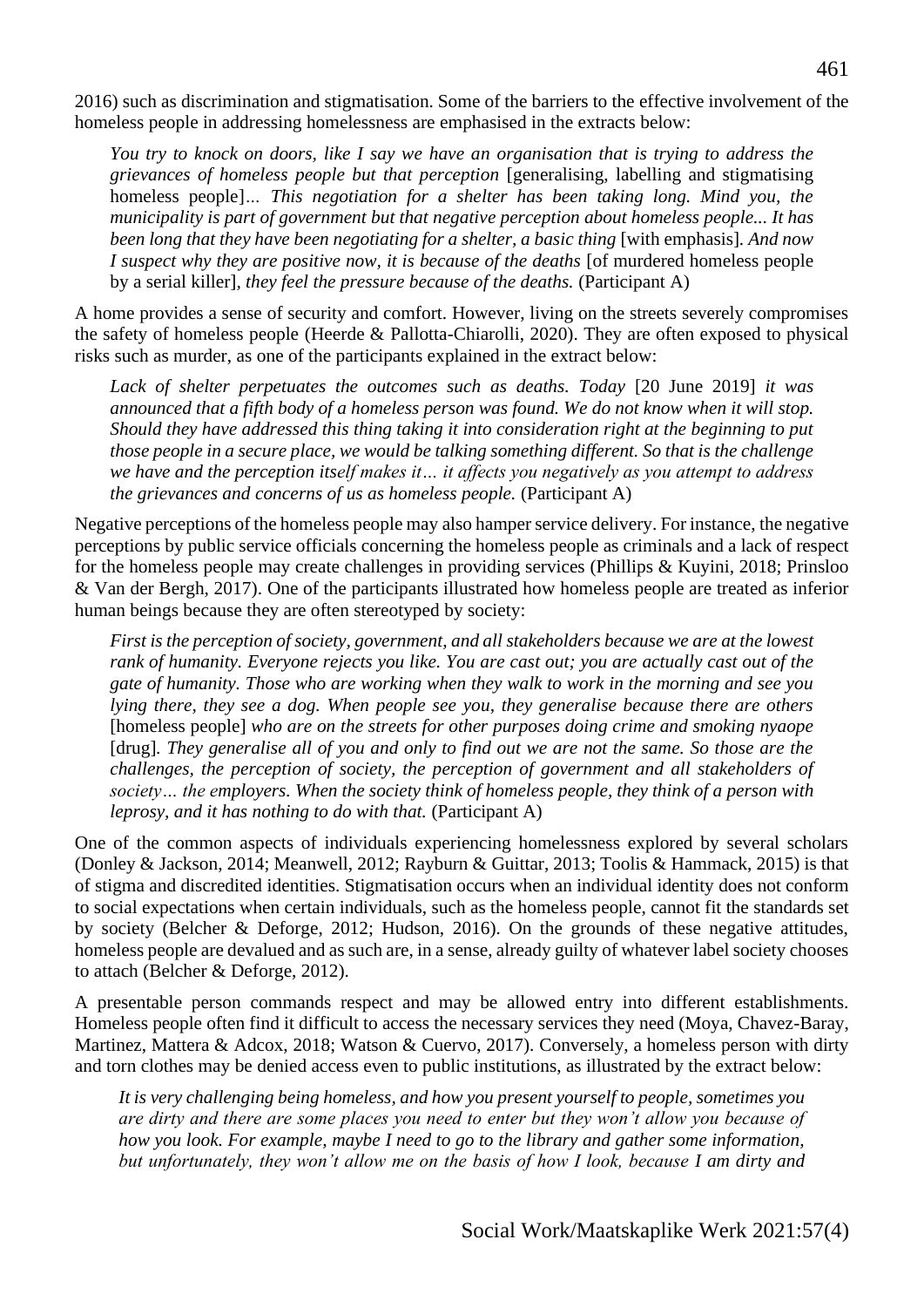*even though they can allow me to enter… I do not think that they will help me or give me the proper service that I want.* (Participant E)

Homeless people are often subject to generalisation and associated with other conditions such as substance use, mental illness and criminality (Donley & Jackson, 2014). They are often viewed as not "worthy" of equal rights or access to social resources (Belcher & Deforge, 2012). Similarly, a participant named Angela in a study by Watson and Cuervo (2017) focused on the marginalisation of homeless people and described how the degradation associated with homelessness affected her subjectivity and thus compromised her interactions with support services to the point that they ceased to be a resource for her. She had this to say:

*I felt pretty helpless. I knew that there were services out there, but I'd just been there and done that so many times that I really didn't have a lot of self-esteem, … it's pretty degrading actually.'*

### **Theme 3: Indifferent service from public and private service providers towards homeless people**

Homeless people are often affected by corruption. Lough (2008) describes corruption as a void in the government systems whereby the homeless people are already victims of injustice and inequality. Corruption causes practical problems and frustrations in the day-to-day lives of homeless people as they do not have access to basic services (Orjuela, Herath & Lindberg, 2016). Corruption creates an atmosphere of helplessness, mistrust and isolation, further limiting perceptions that homelessness can be addressed (Jamal, 2019; Lough, 2008).

Some participants reported that certain government agencies are unresponsive and corrupt, and they do not listen to their needs, simply because are deemed homeless. Some of the participants reflected on the ways in which the state relates to them in the comments below:

*The challenges that I am facing is the ignorant government. That is the biggest challenge because we are sitting with people in offices who are ignorant about the challenges of homeless people., I don't know how people are benefiting from people being on the streets. It is only a logical thing that comes in my mind,* [with emphasis] *why people are so determined to keep people on the street. We go to people and say you know what I am trying to fight this thing* [homelessness] *because it is not good for us as people, so I need your* [government] *support in this and that and there is no support at all. ... The corrupt system* [government] *was designed to only favour certain groups of people, so if you are not part of that group of people you will never get anything, and you will never get anywhere. Unfortunate as homeless people, we are not part of that system but at the same time by fighting the system I refuse to be part of the system and I refuse that system to control my life because I can see it is not benefiting me or other people that it should be benefiting.* (Participant B)

*One of the biggest challenges is that our system* [government] *does not cater for individuals, so if I am homeless, I am an individual and I go to our government, they will ask me who is representing you? We have stakeholders, we have organisations and they do not do anything at all. So, it becomes a big challenge.* (Participant E)

*So, it is challenging to stay true to yourself and others while you are homeless and fighting the system* [government]*. And it is the corrupt system that we have in our country that is making life very difficult while it was supposed to be easier.* (Participant C)

Civic movements, such as those driven by NPOs, are often perceived as important role-players in addressing societal concerns such as homelessness. However, participants have a different view and contrary experience from that of the general public, who believe that NPOs have an important role in the support of a broader range of development activities, such as addressing homelessness (Munisa, 2010).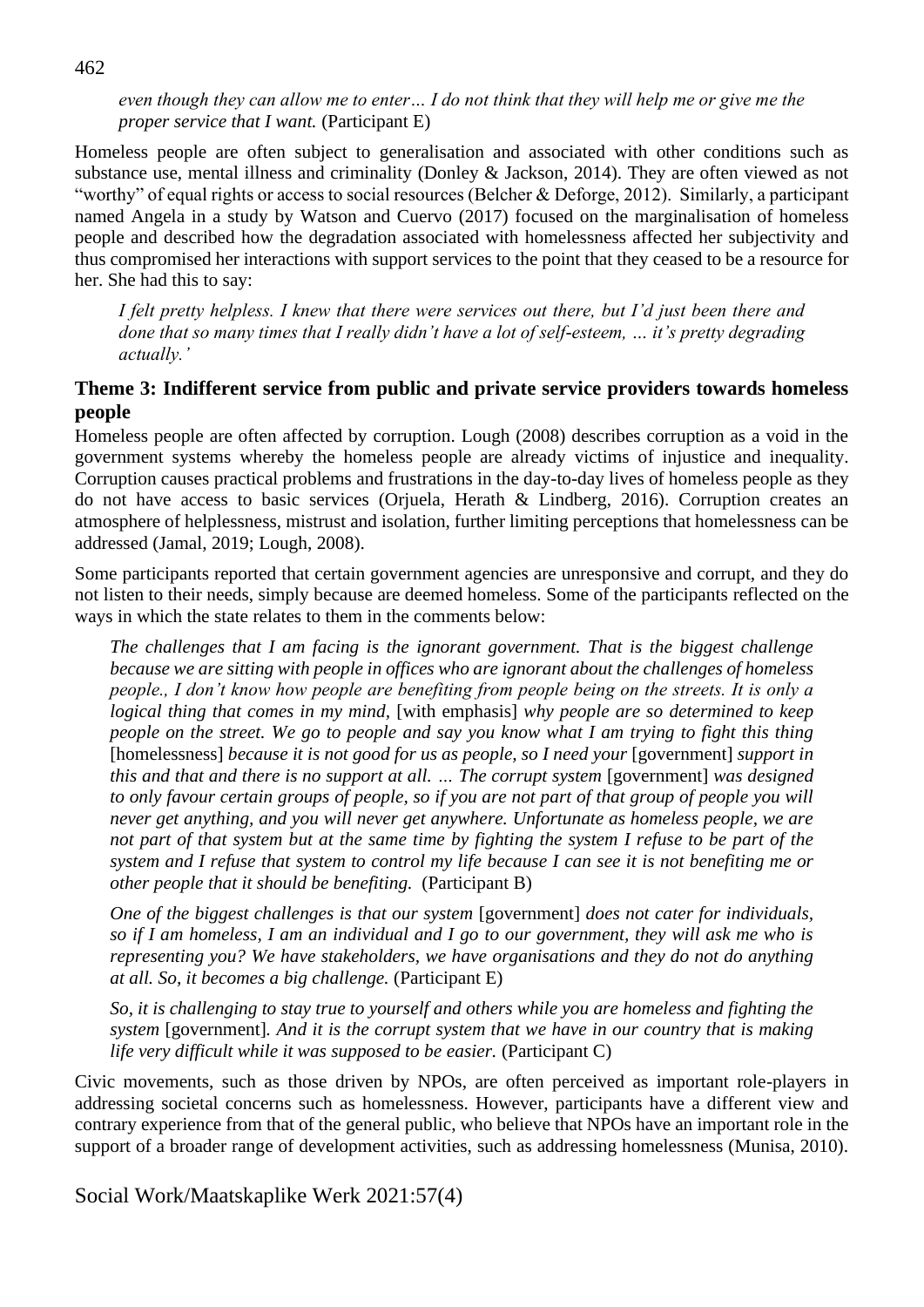The participants reported that certain NPOs often sabotage their initiatives to address homelessness, as explained below:

*We often experience certain NGOs as stumbling blocks. There are certain NGOs with leaders*  who have twisted mind-set. They think that if they can address and eradicate street *homelessness, their NGOs will no longer be useful… forgetting that homelessness will never end, each and every day there is a person who comes to town* [Tshwane CBD] *and he might be desperate and become homeless. The challenges that we face most of the time is NGOs. And … we lack resources on the street, let's say for instance there is a meeting of people who are trying to address street homelessness in Centurion, I am just a person, I do not even have R20 to buy a train ticket. These are some of the challenges I face, and let's say I want to print out some letters and I do not have a computer or a printer… As I have said the lack of resources, particularly administrative resources… NGOs are using their capacity to go and hijack some of our movements on the street. Now there is a homeless people movement on the street that is fighting for a shelter. We just got a building yesterday* [20 June 2019]*, and if we are only homeless people and another NGO claim to support us... immediately when the MEC* [Member of the Executive Council] *says I can give homeless people a building, NGOs are going to hijack the building. One thing I know, NGOs have been hijacking a lot of buildings in the name of homeless people and at the end they do not use the building for matters of street homelessness.* (Participant C)

*It is very challenging being homeless, and how you present yourself to people, sometimes you are dirty and there are some places you need to enter but they won't allow you based on how you look. For example, maybe I need to go to the library and gather some information, but unfortunately they won't allow you on the basis of how I look, because I am dirty and even though they can allow me to enter… I do not think that they will help me or give me the proper service that I want.* (Participant E)

The participants' encounters with various stakeholders contradict Shava's (2019) assertion that the role of NPOs in addressing homelessness remains important, as they complement government interventions. NPOs which are not established by the government are not typically motivated by profit, although in some cases NPOs may receive funding from the government (Munisa, 2010) to survive and fulfil their mission (Kaloudis, 2017). When NPOs relegate their clients to the margins in developing policies and guiding documents designed to offer services, then this culminates in mistrust from homeless people (Prinsloo & Van der Berg, 2017). Homeless people are misrepresented by the NPOs in the acquisition of resources and ultimately the homeless people do not benefit.

### **Theme 4: Lack of basic facilities**

Homeless people are among the most marginalised population of the community. Being homeless implies that the person is exposed to health problems, runs the risk of getting hurt, being exploited in a variety of ways, and does not have access to basic facilities or proper food (Schenck *et al*., 2017:267). Homeless people spend most of their lives on the street without basic amenities, such as drinking water and sanitation (Ghosh, 2020). This deprivation does not only infringe homeless people's basic rights, but it also makes them feel less human, devalued and undignified.

Personal hygiene is difficult to maintain on the street, as clean water is a scarce resource (Padgett & Priyam, 2019). Four of the participants noted how lack of access to basic amenities and facilities affect them in the following extracts:

*You do not bath on the street and even if you do, you do not bath properly and become a health hazard to the society because of unhygienic odour. Anyway, where will you bath when you are living on the streets, you must use a 2-litre bottle and bath like a cat. Life is highly impossible on the street… it is not life and even to eat...* (Participant D)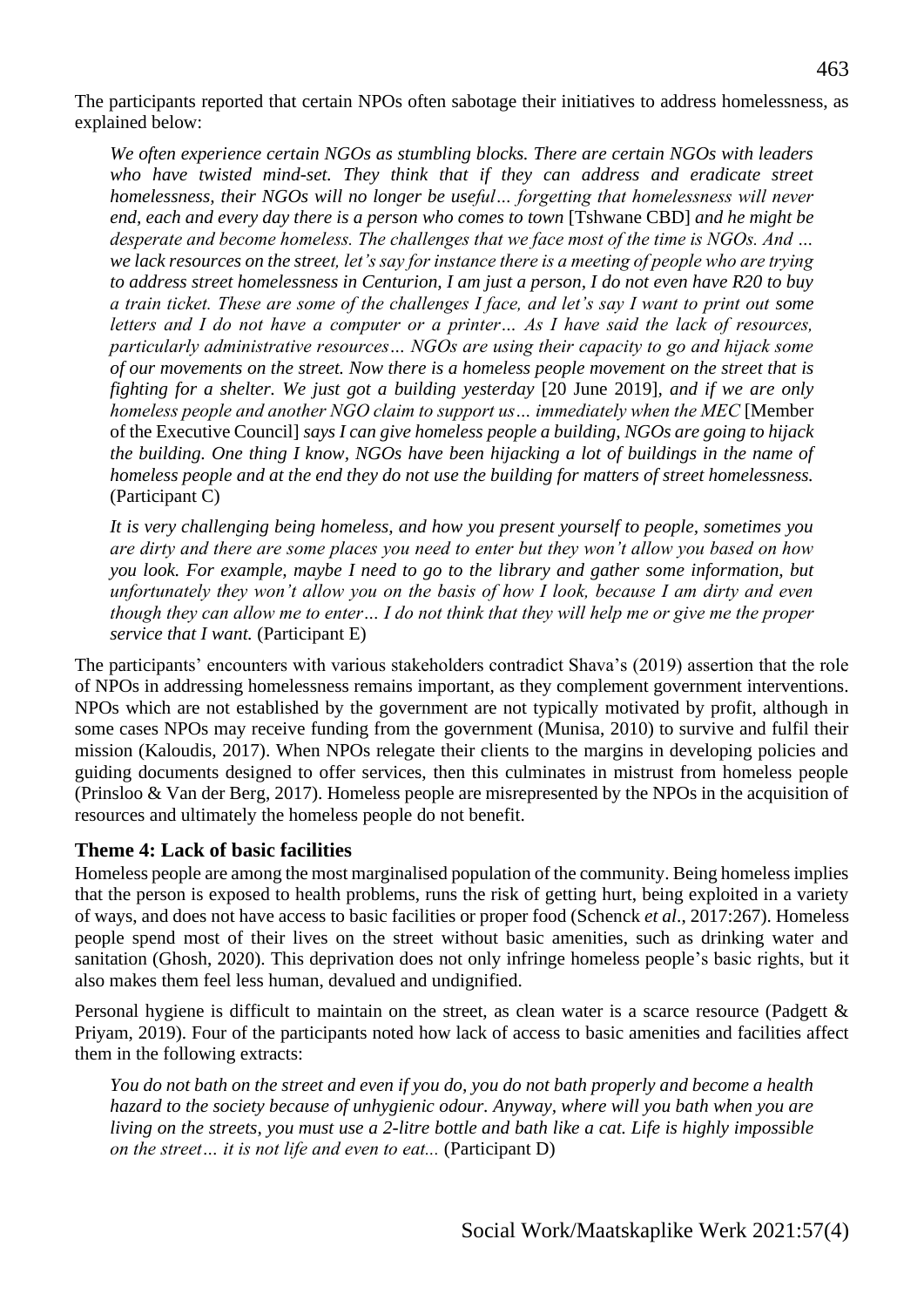*I have not washed my mouth in a while, now everything has been stolen from me. If you have shelter, then you have security, all your belongings will be secured.* (Participant A)

*Now it is cold and when winter ends, rainy season will begin and we sleep where there is no roof or even a door to lock, you just sleep.* (Participant F)

*The challenges are that at times I have to sleep on an empty stomach; when it rains it is difficult as you cannot even sleep. We do not have enough blankets and it is winter… it is too cold; we are struggling and that is the challenge I know. The struggles are having to sleep on an empty stomach and having to go around searching for food in dustbins in order to have something to eat.* (Participant J)

Human life and development are based on the extent to which individuals can satisfy their basic needs, such as access to water and toilets (Aderamo & Aina, 2011). Access to drinking water is a primary need for human survival and protection from a whole host of diseases (Manomano, 2018; Mishra & Shukla, 2015). Inadequate sanitation and hygiene, particularly concerning access to clean water and toilets, often make living conditions for the homeless people hazardous (Manomano, 2018). Manomano (2018) further identified waterborne disease and premature death as the consequences of a lack of basic essential amenities amongst the homeless population.

Ubuntu is a humanist approach that accentuates human dignity (Ibrahima & Mattaini, 2019). Dignity is a fundamental feature of human existence, which in basic terms implies that every person has inherent equal worth (May & Daly, 2020). However, because of their homelessness, people become "voiceless, powerless and live without [human] dignity" (Schenck *et al*., 2017:268). The lack of access to basic human amenities and facilities may result in a loss of dignity and self-worth. For instance, access to toilet facilities is one of the important essential aspects of sanitation (Mishra & Shukla, 2015); this integral part of public hygiene and health as well as dignity allows a person to feel important and valuable in their relationship with others, respected even in situations of threat (Simoes & Sapeta, 2019). One of the participants explained the relation between human dignity and access to basic human amenities and facilities:

*To me dignity means access to basic resources like shelter, like a place to relieve yourself, that is the most… it makes me cry when I think that every time when I have to relieve myself I must walk to the nearest health centre and pretend that I am going to see a person who is sick without even greeting the security guard, going there to relieve myself and at the same time steal a little bit of toilet paper, then go back. Every time I have to walk there because of how pressed I am, I have to hold myself because I cannot lower myself as a person to such an extent that I can pee anywhere in the open, so I have to walk there as it is the only place that is accessible to me or to a petrol filling station. But some of the garages you must pay money to use their toilets and you have nothing. So, when I talk about dignity, I am talking about such things.* (Participant A)

Access to drinking water and toilets is essential for a secure, dignified and healthy life for every human being regardless of his or her socio-economic status (Kumar, 2015). Consequently, those homeless people lacking access to basic facilities, such as toilets, may resort to defecating in open public spaces. They also lose important documents such as their identity documents (IDs) and valuable goods as they do not have a safe place to store them. One of the older homeless people illustrated his experience as follows:

*I do not have an identity document* [ID]*. My ID and old-age grant card provided by South African Social Security Agency* [SASSA] *got stolen from me; at least if I had a grant card maybe I will be getting a grant and to get it they need ID at SASSA.* (Participant D)

The extract suggests a need for facilities where homeless people can store their important documents, such as identity documents required to apply for social assistance grant (SASSA, 2020). By obtaining

Social Work/Maatskaplike Werk 2021:57(4)

#### 464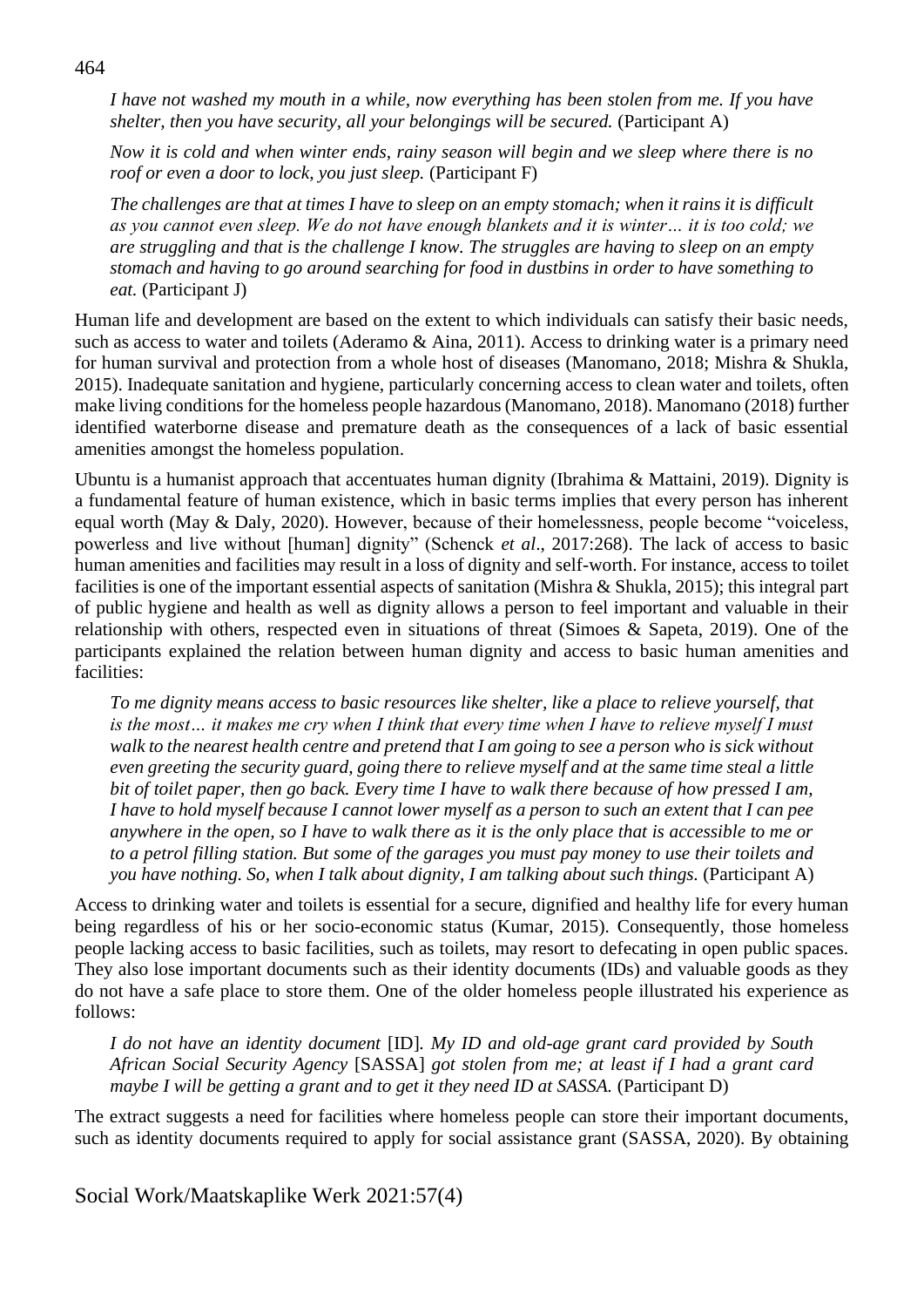the grant, homeless people may carve pathways from homelessness through paying to stay at an old-age home.

# **IMPLICATIONS FOR SOCIAL WORK PRACTICE**

It is apparent that ubuntu has important social work implications. From its conception, social work has always been committed to promoting human rights, working on the side of social justice (Šadić *et al*., 2020). Consequently, Horsell (2017) urges social workers to focus on challenging the structural societal conditions that diminish homeless people's rights and at the same time initiating interventions that resist oppressive structures that deny these basic rights. Similarly, the European Region of the International Federation of Social Workers (2010) has taken important steps in promoting a human rights approach across countries by emphasising that "responding to human rights is the responsibility of the social work practitioner" by publishing the Standards in Social Work Practice Meeting Human Rights (Iovu, 2019:2). One strategy for promoting social justice is to inculcate a human rights-based approach to social work practice (Šadić *et al*., 2020). Embracing a human rights-based approach to social work practice requires the professional to see clients as rights holders who may be vulnerable to violations of those rights (Iovu, 2019). Admittedly, in order to promote social justice and human rights, social workers must have the requisite tools to help homeless people claim their rights. Therefore, this article also discusses how social workers could respond to homelessness.

Homeless people comprise one of the most vulnerable and marginalised groups in society (Wu & Karabanow, 2020); they represent the most obvious and severe manifestation of the unfulfilled human right to adequate housing (Schenck *et al*, 2017). Effective responses by practitioners, policymakers and researchers to homelessness require an understanding of the complexity of the issue (Sample & Ferguson, 2020). Traditionally, the social work profession has focused primarily on the influence of the immediate environment in contributing to and alleviating human problems, rather than on related structural or systemic problems(Sample & Ferguson, 2020). But the social work profession does not exist in a vacuum. It operates between the forces of social control and social change (Šadić *et al*., 2020:1). In post-apartheid South Africa the profession operates within an environment of past national trauma in combination with the current intensified circumstances of poverty, unemployment, violence, social inequality and persistent lack of effective service delivery to the majority of South Africans. Most of the people continue to endure the long-term implications of apartheid policies (Abdullah, 2015). The apartheid regime implemented spatial policies resulting in a massive number of forced removals and dispossession in urban and rural areas (Cross, Seager, Erasmus, Ward & O'Donovan, 2010). Forced removals were a fundamental strategy of the apartheid regime to deprive black African individuals of all their political rights along with their citizenship (Kgatla, 2013). Even after decades of democracy in South Africa, the legacy of apartheid continues to determine the wellbeing of the majority, including the homeless population (National Planning Commission, 2012).

The ideals of social justice work against penalising people for behaviour caused by factors largely outside their control (Johnsen *et al*., 2021). Thus, to address these challenges, social workers should focus on challenging the structural societal conditions that diminish their clients' rights (Horsell, 2017). Social workers are in a privileged position to contribute to social justice and human dignity because, on a daily basis, they witness the suffering engendered in the lives of people by political decisions and policies (Sewpaul, 2016:). Abdullah (2015:43) further advises social work professionals to advance a culture of human rights beyond "narrow formulations of human rights rooted in Western society to instead address broader social injustices."

# **RECOMMENDATIONS FOR SOCIAL WORK PRACTICE, EDUCATION AND RESEARCH**

## **Recommendations for social work practice**

Traditionally, social justice policy approaches to homelessness have understandably focused on the distribution of resources, particularly in the form of providing accommodation. However, this article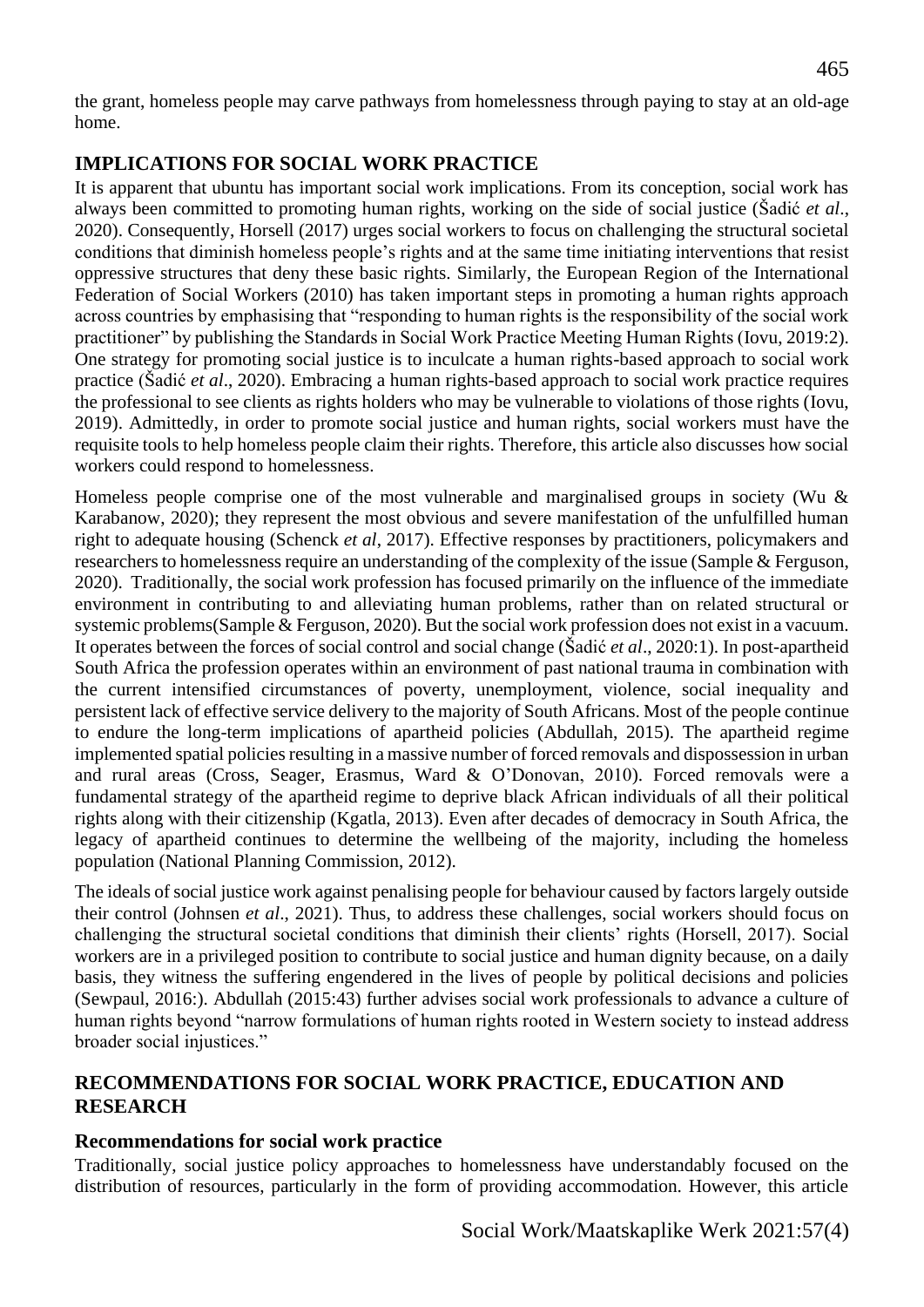recommends social work methods that are incorporated into a rights-based approach practice (Iovu, 2019) and are summarised below.

**Recommendation 1:** Social workers should involve clients as equal partners or even leaders in all stages of work, namely assessment, intervention and evaluation on both individual and agency levels. The concept of ubuntu expresses the value of the collaborative role and emphasises the importance of individuals collaborating to address a shared goal (Coghlan & Brydon-Miller, 2014). Efforts by the government to address homelessness fail to address street homelessness because homeless people are often considered as needing salvation rather than as collaborators. Handin and Wille (2017) emphasise that homeless people have insight into the resources they require to exit homelessness and can be partners with service providers in the development of the appropriate interventions. Without the involvement of the homeless people in policy development and service provision, there is a great risk that a unique understanding of what constitutes effective service delivery to the homeless is curtailed (Phillips  $\&$ Kuyini, 2018).

**Recommendation 2:** Social work intervention with homeless people should aim at both individual (micro) and social (macro) levels to help them with their immediate problems and also prevent those problems from recurring in the future. Community work is aligned with the principles of ubuntu in that it is focused on the values of cooperation and collaboration (Mugumbate & Nyanguru, 2013). However, ubuntu in the person-in-environment (PIE) perspective in social work goes beyond the individual and focuses on relationships between people (Van Breda, 2019). As is commonly said in many African cultures and communities, "It takes a village to raise a child" (Mugumbate & Chereni, 2019:28) and therefore "your neighbour's child is your own [child]" (Mugumbate & Nyanguru, 2013:86).

**Recommendation 3:** Social workers should create professional alliances that cross professional and social boundaries for the purposes of helping clients and promoting change in the community. In view of homeless people's lack of access to basic human amenities and facilities, such as sufficient food, water, healthcare services, education and shelter, it is recommended that social workers working in the area of homelessness should partner or collaborate with stakeholders, such as the Departments of Human Settlement, Water and Sanitation, Health, Social Development, Police Services as well as institutions such as Lawyers for Human Rights, to advocate for the rights of the homeless people to shelter and healthcare.

## **Recommendation for social work education**

**Recommendation 4:** Social workers should be equipped with the requisite tools to promote social and human rights, which are key components of ubuntu (Šadić *et al*., 2020). It is therefore recommended that, from the first year, social work students should be exposed to human rights discourses, with an emphasis on the rights of vulnerable groups such as homeless people. Applicable themes to be addressed should include, but not be limited to, poverty, applicable international and national human rights standards, human rights violations and effective advocacy strategy.

**Recommendation 5:** Strategies to eliminate homelessness should go beyond the issue of shelter. Social workers should, therefore, build the homeless people' skills in both the personal and political realms, so that they can participate in changing unjust personal and political conditions. Social workers should forge partnership with institutions of higher learning and further education and training to intensify skills development centres, advancing homeless people and presenting them with job opportunities in the labour market.

### **Recommendation for social work research**

**Recommendation 6:** Although much has been written about ubuntu, its meaning and usage in the body of social work literature remains limited. Some authors argue that there is a general tendency to conceptualise ubuntu just as being concerned about one's neighbour, when in actual fact it has the potential to offer a clearly defined and effective conceptual framework (Van Breda, 2019). Therefore, a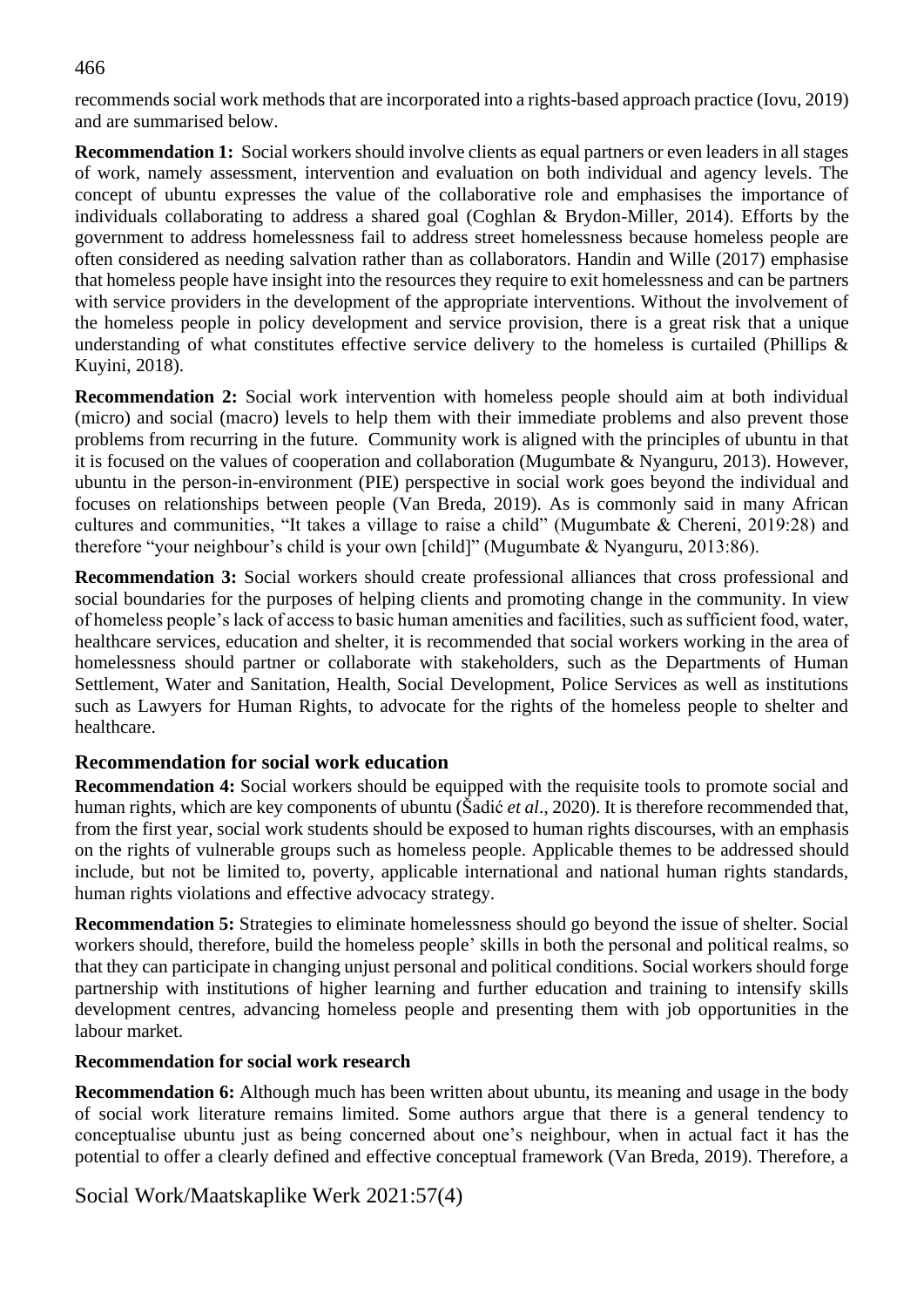concerted effort should be made to conceptualise ubuntu as one of the key theoretical frameworks within social work, both in academia and in practice.

# **CONCLUSIONS**

This article highlighted the point that homeless people remain amongst the most marginalised population in society. Therefore, interventions to address homelessness should go beyond just addressing the material aspects of this phenomenon and also focus on non-material aspects such as restoring human dignity, facilitating access to human rights and challenging structural barriers that continue to marginalise, exploit and stigmatise homeless people. Applying the principles of ubuntu is suggested as the most appropriate approach to this conundrum, as ubuntu is associated with the fundamental social work value of social justice which acknowledges the basic human rights of all members of society, especially marginalised groups such as the homeless. The article further calls for respect and compassion for the homeless. We contend that recognising the dignity of the homeless is essentially a humanising protocol.

# **REFERENCES**

ABDULLAH, S. 2013. Multicultural social work and national trauma: Lessons from South Africa. **International Social Work,** 58(1): 43-54.

ADERAMO, A. J. & AINA, O. A. 2011. Spatial inequality in accessibility to social amenities in developing countries: A case from Nigeria. **Australian Journal of Basic and Applied Sciences**, 5(6): 316-322.

BELCHER, J. R. & DEFORGE, B. R. 2012. Social stigma and homelessness: The limits of social change. **Journal of Human Behaviour in the Social Environment**, 22: 929-949.

BULLOCK, H. E., TRUONG, S. V., & CHUN, L. 2017. Combating social exclusion: "safe space" and the dynamics of inclusion at a homeless farming site. **Journal of Poverty**, 21(2): 166-192.

COGHLAN, D. & BRYDON-MILLER, M. 2014. **The Sage Encyclopedia of Action Research**, vol. 2, SAGE Publications Ltd, London. Available from [http://dx.doi.org/10.4135/9781446294406.](http://dx.doi.org/10.4135/9781446294406) [Accessed 02/08/2018].

COMMONWEALTH OF AUSTRALIA. 2008. **The road home: A national approach to reducing homelessness***.* Canberra Business Centre: Department of Families, Housing, Community Service and Indigenous Affairs.

CRESWELL, J. W. 2014. **Research design: qualitative, quantitative and mixed methods**  approaches. 4<sup>th</sup> ed. Thousand Oaks: SAGE Publications.

CRESWELL, J. W. 2016. **30 Essential skills for the qualitative researcher***.* London: SAGE.

CROSS, C., SEAGER, J., ERASMUS, J., WARD, C., & O'DONOVAN, M. 2010. Skeletons at the feast: A review of street homelessness in South Africa and other world regions. **Development Southern Africa**, 27(1): 5-20.

DE BEER, S. & VALLY, R. 2017. (Finding) Pathways out of homelessness: An engaged, transdisciplinary collaborative in the City of Tshwane. **Development Southern Africa**, 34(4): 385-398.

DONLEY, A. & JACKSON, E. 2014. Blending in: the presentation of self among homeless males in a gentrifying environment. **Theory in Action***,* 7(1): 46-64.

DU TOIT, J. L. 2010. Local metropolitan government responses to homelessness in South Africa. **Development Southern Africa***,* 27(1): 110-128.

EISSMANN, I. & TAKEUCHI, D. 2020. Homeless women in Chile: Examining daily life capabilities. **International Social Work**, 0(0): 1-14.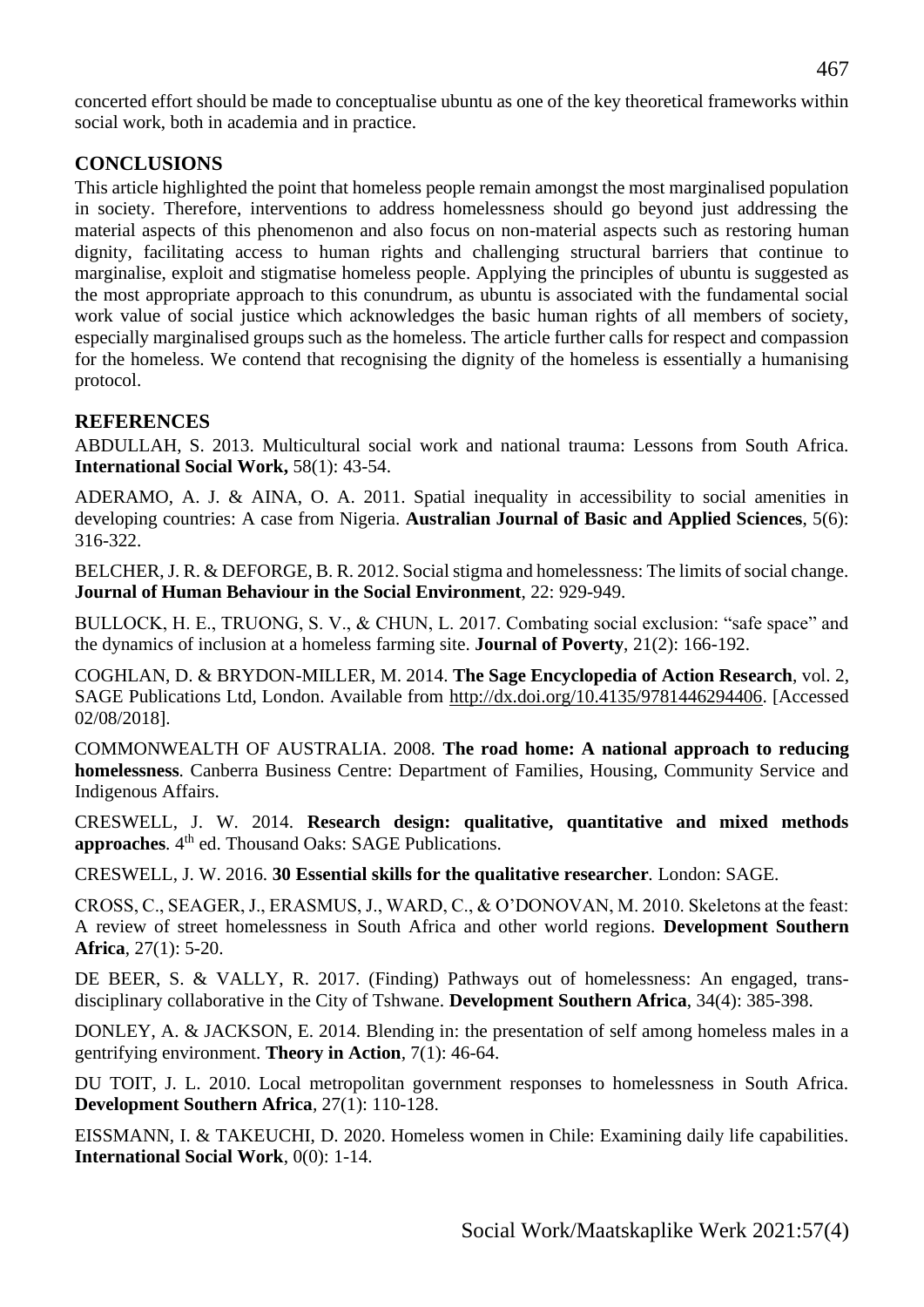FUNK, L. M. & KOBAYASHI, K. M. 2014. From motivations to accounts: An interpretive analysis of "living apart together" relationships in mid- to later-life couples. **Journal of Family Issues***,* 37(8): 1101- 1122.

GADE, C. B. N. 2012. What is Ubuntu? Different interpretations among South Africans of African descent. **South African Journal of Philosophy***,* 31: 484-503.

GHOSH, S., 2020. Understanding homelessness in Neoliberal City: A study from Delhi. **Journal of Asian and African Studies**, 55(2): 85-297.

GROVE, S. K., BURNS, N. & GRAY, J. R. 2013. **The practice of nursing research**. Missouri: Elsevier.

HANDIN, J. & WILLIE, D. E. 2017. The homeless individuals' viewpoint: Homelessness causes and resources needed to leave the sheltered environment. **Social Work and Social Science Review**, 19(2): 33-48.

HEERDE, J. A., & PALLOTTA-CHIAROLLI, M. 2020. "I've seen my friend get chopped": The influence of peer networks on exposure to violence among homeless young adults. **Journal of Adolescent Research***,* 36(3): 247-273..

HORSELL, C. 2017. A politics of compassion: Informing a new social policy for homelessness? **International Social Work**, 60(4): 966-975.

HUDSON, N. 2016. The trauma of poverty as social identity. **Journal of Loss and Trauma**, 21(2): 111- 123.

IBRAHIMA, A. B., & MATTAINI, M. A. 2019. Social work in Africa: Decolonizing methodologies and approaches. **International Social Work***,* 62(2): 799-813.

IOVU, M. B. 2019. Usage of human rights practice by Romanian social workers. **International Social Work**, 0(0): 1-15.

JAMAL, A. 2019. Angels of mercy or smiling western invaders? Communities perception of NGOs in Northwest Pakistan. **International Social Work**, 62(1): 89-104.

JOHNSEN, S., WATTS, B., & FITZPATRICK, S. 2020. Rebalancing the rhetoric: A normative analysis of enforcement in street homelessness policy*.* **Urban Studies**, 58(2): 355-371.

KALOUDIS, G. 2017. Non-governmental organisations: Mostly a force for good. **International Journal on World Peace***,* 34(1): 81-112.

KGATLA, S. T. 2013. Forced removals and migration: A theology of resistance and liberation in South Africa. **Missionalia***,* 41(2): 120-132.

KOK, P., CROSS, C., & ROUX, N. 2010. Towards a demographic profile of the street homeless in South Africa. **Development Southern Africa**, 27(1): 21-37.

KUMAR, A. 2015. Rural households' access to basic amenities in India: Deprivation and socio-economic exclusions. **Social Change**, 45(4): 561-586.

LEIJTEN, I., & DE BEL, K. 2020. Facing financialization in the housing sector: A human right to adequate housing for all. **Netherlands Quarterly of Human Rights***,* 38(2): 94-114.

LOUGH, B. 2008. Engaging the poor to challenge corrupt governance*.* **International Social Work,** 51(4): 532-543.

MANGAYI, C. 2014. Poverty marginalisation and the quest for collective wellbeing in the context of homelessness in the City of Tshwane. **Missionalia***,* 43(3): 212-235.

MANOMANO, T. 2018. Housing programmes and social work amenities in the Amathole District of the Eastern Cape. **South African Journal of Social Work and Social Development**, 30(2): 1-23.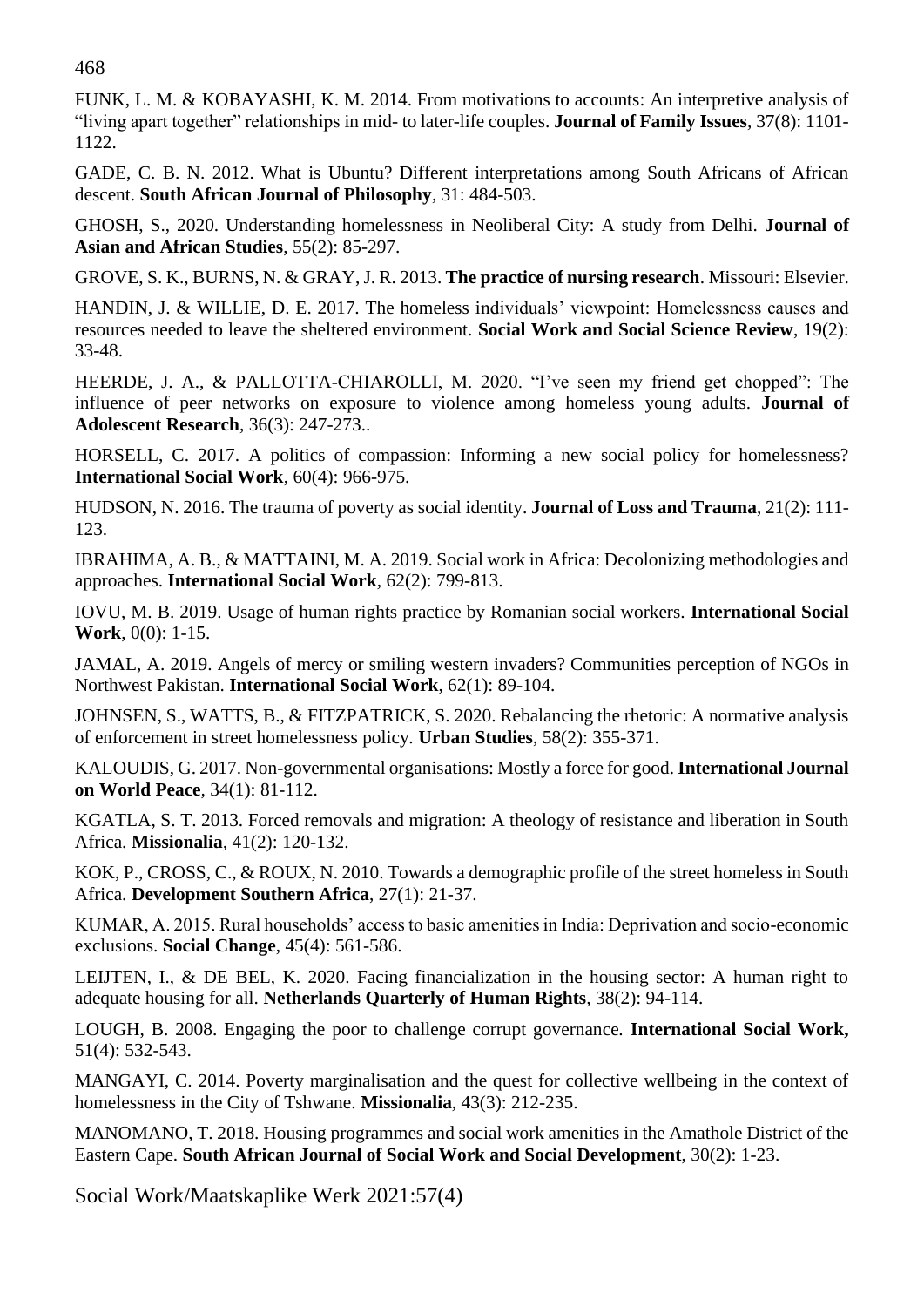MANTHORPE, J., CORNES, M., O'HALLORANS, S., & JOLY, L. 2015. Multiple exclusion: The preventive function of social work. **British Journal of Social Work**, 45: 587-599.

MAY, J. R., & DALY, E. 2020. Dignity Rights for a pandemic. **Law, Culture and the Humanities***,*  $0(0)$ : 1-20.

McCLUSKEY, G & LEPHALALA, M. 2010. 'A person is a person because of others': Challenges to meanings of discipline in South African and UK schools. **Power and Education**, 2(1): 18-30.

MEANWELL, E. 2012. Experiencing homelessness: A review of recent literature. **Sociology Compass**, 6(1): 72-85.

MISHRA, U. S. & SHUKLA, V. 2015. Provisions of basic household amenities in India: A progress report. **Social Change**, 45(3): 421-439.

MORROW, S. 2010. The homeless in historical context*.* **Development Southern Africa**, 27(1): 51-62.

MOYA, E. M., CHAVEZ-BARAY, S. M., MARTINEZ, O., MATTERA, B., & ADCOX, C. 2018. Bridging the gap between micro and macro practice to address homelessness in the U.S – Mexico Border Region: Implications for practitioners and community stakeholders. **Reflections Volume***,* 24(1): 102- 118.

MUGUMBATE, J. & CHERENI, A. 2019. Using African Ubuntu theory in social work with children in Zimbabwe. **African Journal of Social Work***,* 9(1): 27-34.

MUGUMBATE, J. & NYANGURU, A. 2013. Exploring African philosophy: The value of Ubuntu in social work. **African Journal of Social Work***,* 3: 82-100.

MUNISA, R. K. 2010. The function of NGOs in addressing gender inequality and HIV/AIDS in Uganda. **Canadian Journal of African Studies***,* 44(3): 605-623.

NATIONAL PLANNING COMMISSION. 2012. **Our future – make it work: National Development Plan 2030, Executive Summary**. Pretoria: Department of Presidency, Republic of South Africa.

NGUNJIRI, F. W. 2016. "I am because we are": exploring women's leadership under ubuntu worldview. **Advances in Developing Human Resources***,* 18(2): 223-242.

NTAKIRUTIMANA, E. 2015. **Facing homeless people in the inner City of Tshwane. A missiological conversation with the Wesleyan tradition***.* University of South Africa, Pretoria. (Doctoral thesis)

ORJUELA, C., HERATH, D., & LINDBERG, J. 2016. Corrupt peace? Corruption and ethnic divides in post-war Sri Lanka. **Journal of South Asian Development**, 1(2): 149-174.

PADGETT, D. K. & PRIYAM, P. 2019. Gender, everyday resistance and bodily integrity: Women's lives on Delhi streets. **Journal of Female and Social Work***,* 34(2): 170-185.

PARSELL, C., TOMASZEWSKI, W., & PHILLIP, R. 2014. Existing unsheltered homelessness and sustaining housing: A human agency perspective. **Social Service Review**, 88(2): 295-321.

PATEL, L. 2015. **Social welfare and social development**. Oxford: Oxford University Press.

PHILLIPS, D. & KUYINI, A. B. 2018. Consumer participation at specialist homelessness services: Do the homeless have a say in the services they receive. **International Social Work***,* 61(6): 1095-1115.

PIERSON, J. 2010. Tackling social exclusion. 2<sup>nd</sup> ed. United State of America: Routledge.

POSPĚCH, P. 2020. Homeless people in public space and the politics of (in) visibility. **Space and Culture***,* 0(0): 1-14.

PRINSLOO, R. & VAN DER BERGH, C. 2017. Strength-based services offered to the homeless by nongovernmental and faith-based organisations in Tshwane region three, South Africa. **Social Work and Social Sciences Review**, 19(2): 33-46.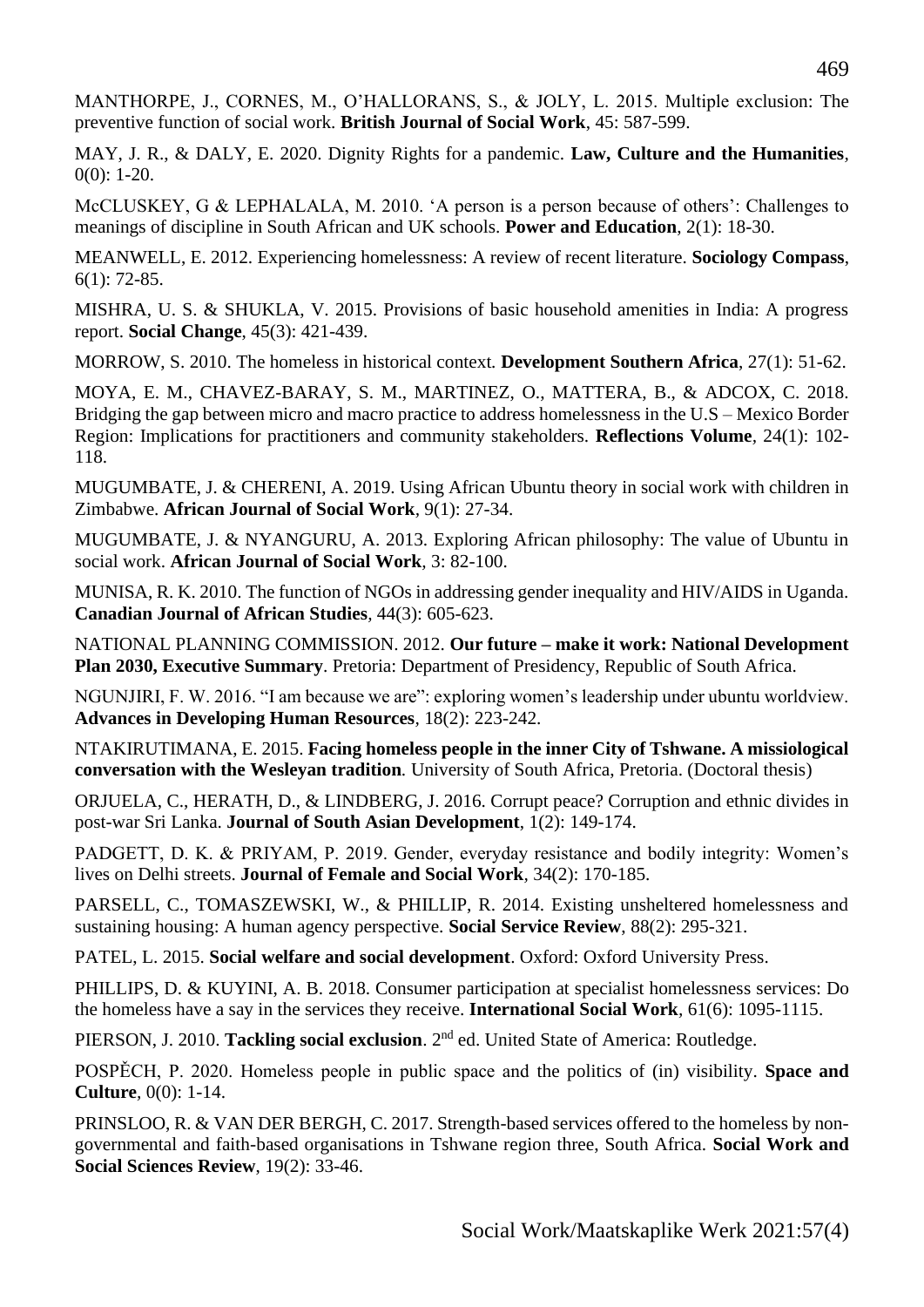QUAN-BAFFOUR, K. P & ROOM, N. R. A. 2015. Ubuntu – inspired training of adult literacy teachers as a route to generating "community" enterprises. **Journal of Literacy Research**, 46(4): 455-474.

RAYBURN, R. L. & GUITTAR, N. A. 2013. "This is where you are supposed to be": How homeless people cope with stigma. **Sociological Spectrum**, 33: 159-174.

RENKIN, W. 2015. Finding a prophetic response to end homelessness in the City of Tshwane: A transdisciplinary approach. University of Pretoria, Pretoria. (Masters' thesis)

REPUBLIC OF SOUTH AFRICA (RSA). 1996. Constitution of the Republic of South Africa. **Government Gazette,** Vol. 378, No. 17678 (8 May 1996). Pretoria: Government Printer.

RUSENKO, R. M. 2018. Imperatives of care and control in the regulation of homelessness in Kuala Lumpur, Malaysia: 1880s to present. **Urban Studies***,* 55(10): 2123-2141.

ŠADIĆ, S., MCPHERSON, J., VILLARREAL-OTÁLORA, T., & BAŠIĆ, S. 2020. Rights-based social work in Bosnia and Herzegovina: Validating tools for education and practice. **International Social Work***,* 0(0): 1-14.

SAMPLE, K., & FERGUSON, K. M. 2020. It shouldn't be this hard: Systemic, situational, and intrapersonal barriers to exiting homelessness among homeless young adults. **Qualitative Social Work***,* 19(4): 580-598.

SANCHEZ, D. 2010. Civil society responses to homelessness*.* **Development Southern Africa***,* 27(1): 101-110.

SCHENCK, R., ROMAN, N., ERASMUS, C., BLAAUW, D., & RYAN, J. 2017. Homeless in observatory, Cape Town through the lens of Max-Neef's Fundamental human's needs taxonomy. **Social Work/MaatskaplikeWerk***,* 53(2): 265-287.

SCHREIBER, R & TOMM-BONDE, L. 2015. Ubuntu and constructivist grounded theory: An African methodology package. **Journal of Research in Nursing***,* 20(8): 655-664.

SEWPAUL, V. 2016. Politics with soul: Social work and the legacy of Nelson Mandela. **International Social Work***,* 59(6): 697-708.

SHAVA, E. 2019. Accountability of non-governmental organisations in poverty alleviation programmes. **African Insights***,* 49(1): 122-136.

SHIMEI, N., KRUMER-NEVO, M., SAAR-HEIMAN, Y., RUSSO-CARMEL, S., MIRMOVITCH, I., ZAITOUN-ARICHA, L., & SOCIAL WORK FOR CHANGE GROUP MEMBERS. 2016. Critical social work: A performance ethnography. **Qualitative Inquiry**, 22(8): 615-623.

SIMOES, A. & SAPETA, P. 2019. The concept of dignity in nursing care: A theoretical analysis of the ethics of care. **Revista Bioética**, 27(2): 244-252.

SINGH, N., KOIRI, P., & SHUKLA, S. K. 2018. Signposting invisibles: A study of the homeless population in India. **Chinese Sociological Dialogue**, 3(3): 179-196.

THOMPSON, S. J., RYAN, T., MONTGOMERY, K. L., LIPPMAN, A. D. P., BENDER, K., & FERGUSON, K. 2016. Perceptions of resiliency and coping: Homeless young adults speak out. **Youth and Society***,* 48(1): 58-76.

TOOLIS, E. E. & HAMMACK, P. L. 2015. The lived experience of homeless youth: A narrative approach. **Qualitative Psychology**, 2(1): 50-68.

UNITED NATIONS. 2015. **Universal declaration of human rights.** New York: UN Department of Public Information.

VAN BREDA, A.D. 2012. Stigma as 'othering' among Christian theology students in South Africa. **SAHARA-J***:* **Journal of Social Aspects of HIV/AIDS***,* 9: 181-191.